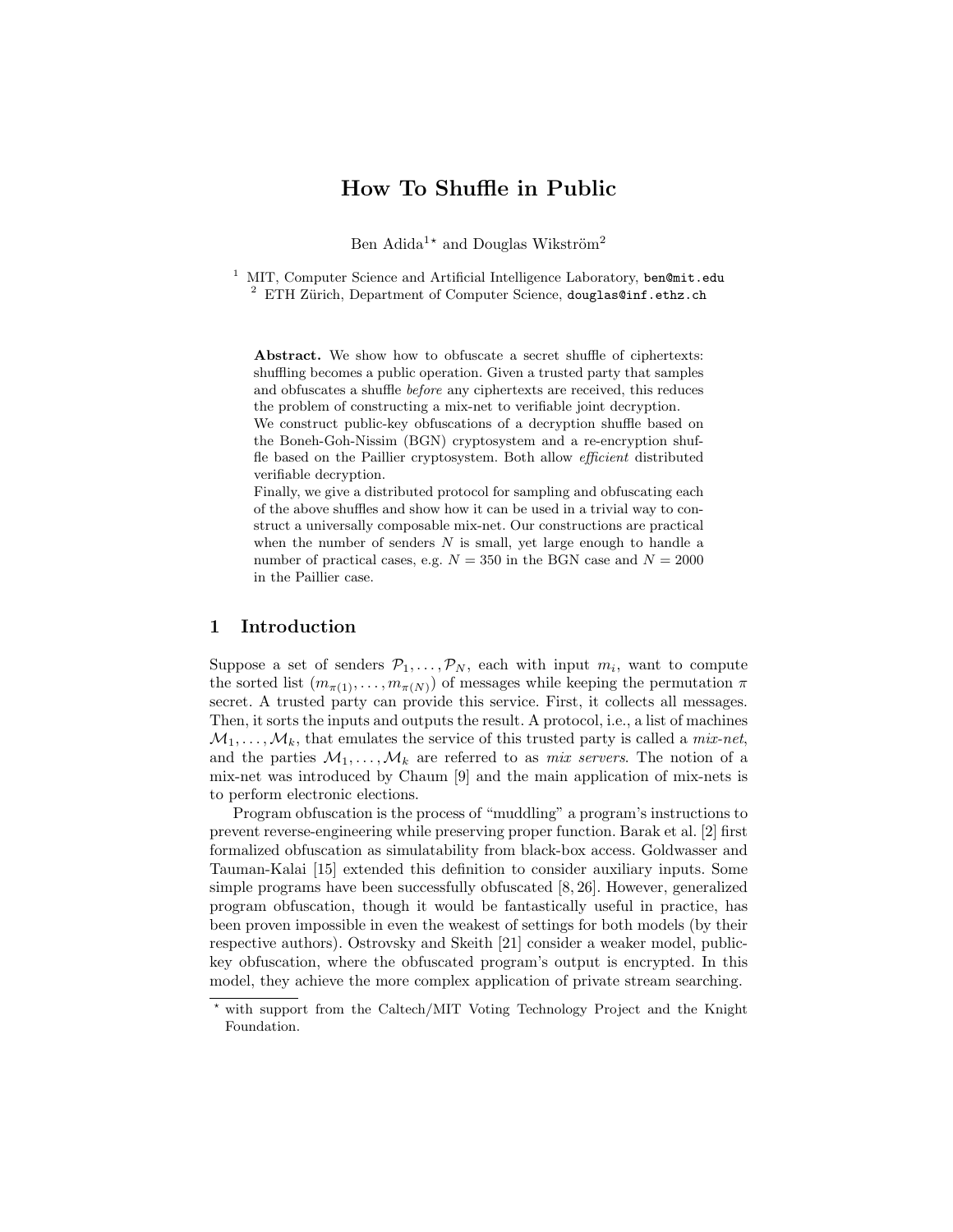### 1.1 Our Contributions

We show how to obfuscate the shuffle phase of a mix-net: shuffling becomes a public operation, leaving only verifiable decryption to be performed privately. We show how any homomorphic cryptosystem can provide obfuscated mixing, though the resulting mix-net becomes inefficient. We show how special and distinct properties of the Boneh-Goh-Nissim [7] and Paillier [22] cryptosystems enable obfuscated mixing efficient enough to be practical in some settings.

We formalize our constructions in the public-key obfuscation model of Ostrovsky and Skeith, whose indistinguishability property closely matches the security requirements of a mix-net. Of course, in a mix-net setting, one cannot expect a single party to generate a complete and correct obfuscated shuffle: we describe an efficient zero-knowledge proof of the correct obfuscation of a shuffle and a protocol that allows a set of parties to jointly and robustly generate an obfuscated randomly chosen shuffle. Our shuffles require considerably more exponentiations, roughly quadratic in the number of senders instead of linear, than private mixnet techniques, yet they remain reasonably practical for precinct-based elections, where voters are anonymized in smaller batches and all correctness proofs can be carried out in advance.

#### 1.2 Previous Work

Most mix-nets in the literature are based on homomorphic cryptosystems and use the re-encryption-permutation paradigm introduced by Park et al. [23] and made universally verifiable by Sako and Kilian [24]. Each mix server in turn reencrypts and permutes the ciphertexts. The first efficient zero-knowledge shuffle proofs were given independently by Neff [20] and Furukawa and Sako [14]. Groth [17] generalized Neff's approach and improved its efficiency. A third, different, approach was given recently by Wikström  $[28]$ . The first definition of security of a mix-net was given by Abe and Imai [1] and the first proof of security of a mix-net as a whole was given by Wikström  $[27, 28]$ . Wikström and Groth [30] give the first adaptively secure mix-net.

Multi-candidate election schemes where the set of candidates is predetermined have been proposed using homomorphic encryption schemes, initially by Benaloh [6, 5] and subsequently by others to handle multiple races and multiple candidates per race [10, 25, 11, 13, 3, 17]. Homomorphic tallying is similar to obfuscated shuffles in that, on and after election day, only public computation is required for the anonymization process. However, homomorphic tallying cannot recover the individual input plaintexts, which is required by the election laws in some countries and in the case of write-in votes.

Ostrovsky and Skeith define the notion of public-key obfuscation to describe and analyze their work on streaming-data search using homomorphic encryption [21]. In their definition, an obfuscated program is run on plaintext inputs and provides the outputs of the original program in encrypted form. We use a variation of this definition, where the inputs are encrypted and the unobfuscated program may depend on the public key of the cryptosystem.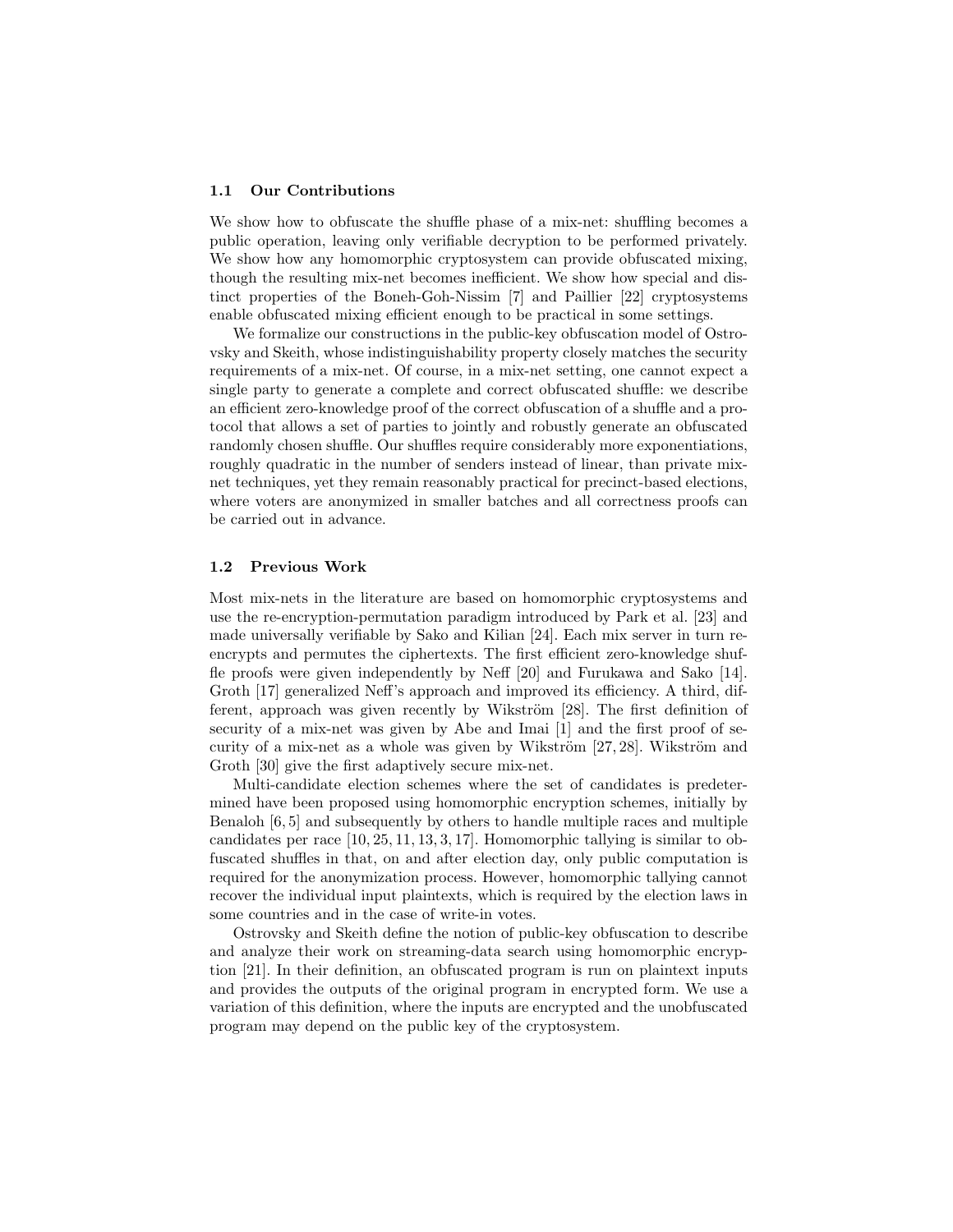#### 1.3 Overview of Techniques

The protocols presented in this work use homomorphic multiplication with a permutation matrix. Roughly, the semantic security of the encryption scheme hides the permutation.

Generic Construction. Consider two semantically secure cryptosystems,  $\mathcal{CS}$  =  $(\mathcal{G}, \mathcal{E}, \mathcal{D})$  and  $\mathcal{CS}' = (\mathcal{G}', \mathcal{E}', \mathcal{D}')$ , where  $\mathcal{CS}'$  is additively homomorphic and the plaintext space of  $\mathcal{CS}'$  can accommodate any ciphertext from  $\mathcal{CS}$ . Note the interesting properties:

$$
\mathcal{E}'_{pk'}(1)^{\mathcal{E}_{pk}(m)} = \mathcal{E}'_{pk'}(\mathcal{E}_{pk}(m)) , \quad \mathcal{E}'_{pk'}(0)^{\mathcal{E}_{pk}(m)} = \mathcal{E}'_{pk'}(0) , \text{ and}
$$
  

$$
\mathcal{E}'_{pk'}(0) \mathcal{E}'_{pk'}(\mathcal{E}_{pk}(m)) = \mathcal{E}'_{pk'}(\mathcal{E}_{pk}(m)) .
$$

Consider the element-wise encryption of a permutation matrix under  $\mathcal{E}'$ , and consider inputs to the shuffle as ciphertexts under  $\mathcal{E}$ . Homomorphic matrix multiplication can be performed using the properties above for multiplication and addition. The result is a list of *doubly encrypted* messages,  $\mathcal{E}'_{pk'}(\mathcal{E}_{pk}(m_i))$ , that must then be decrypted verifiably. Unfortunately, a proof of double decryption is particularly inefficient because revealing any intermediate ciphertext  $\mathcal{E}_{nk}(m_i)$ is not an option, as it would immediately leak the permutation.

BGN Construction. The BGN cryptosystem is additively homomorphic and has two encryption algorithms and two decryption algorithms that can be used with the same keys. Both additive and multiplicative homomorphisms are provided in the following sense:

$$
\mathcal{E}_{pk}(m_1) \otimes \mathcal{E}_{pk}(m_2) = \mathcal{E}'_{pk}(m_1 m_2) , \quad \mathcal{E}_{pk}(m_1) \mathcal{E}_{pk}(m_2) = \mathcal{E}_{pk}(m_1 + m_2) ,
$$
  
and 
$$
\mathcal{E}'_{pk}(m_1) \mathcal{E}'_{pk}(m_2) = \mathcal{E}'_{pk}(m_1 + m_2) .
$$

Thus, both the matrix and the inputs can be encrypted using the *same* encryption algorithm  $\mathcal E$  and public key, and the matrix multiplication uses both homomorphisms. The result is a list of singly encrypted ciphertexts under  $\mathcal{E}',$ which lends itself to efficient, provable decryption.

Paillier Construction. The Paillier cryptosystem is additively homomorphic and supports layered encryption, where a ciphertext can be encrypted again using the same public key. The homomorphic properties are preserved in the inner layer; in addition to the generic layered homomorphic properties we have the special relation

$$
\mathcal{E}'_{pk}(\mathcal{E}_{pk}(0,r))^{\mathcal{E}_{pk}(m,s)} = \mathcal{E}'_{pk}(\mathcal{E}_{pk}(0,r)\mathcal{E}_{pk}(m,s)) = \mathcal{E}'_{pk}(\mathcal{E}_{pk}(m,r+s)) .
$$

Thus, we can use  $\mathcal{E}'$  encryption for the permutation matrix, and  $\mathcal{E}$  encryption for the inputs. When representing the permutation matrix under  $\mathcal{E}'$ , instead of  $\mathcal{E}'_{pk}(1)$  to represent a one we use  $\mathcal{E}'_{pk}(\mathcal{E}_{pk}(0,r))$  with a random r. During the matrix multiplication, the "inner"  $\mathcal{E}_{pk}(0,r)$  performs re-encryption on the inputs, which allows the decryption process to reveal the intermediate ciphertext without leaking the permutation, making the decryption proof much more efficient.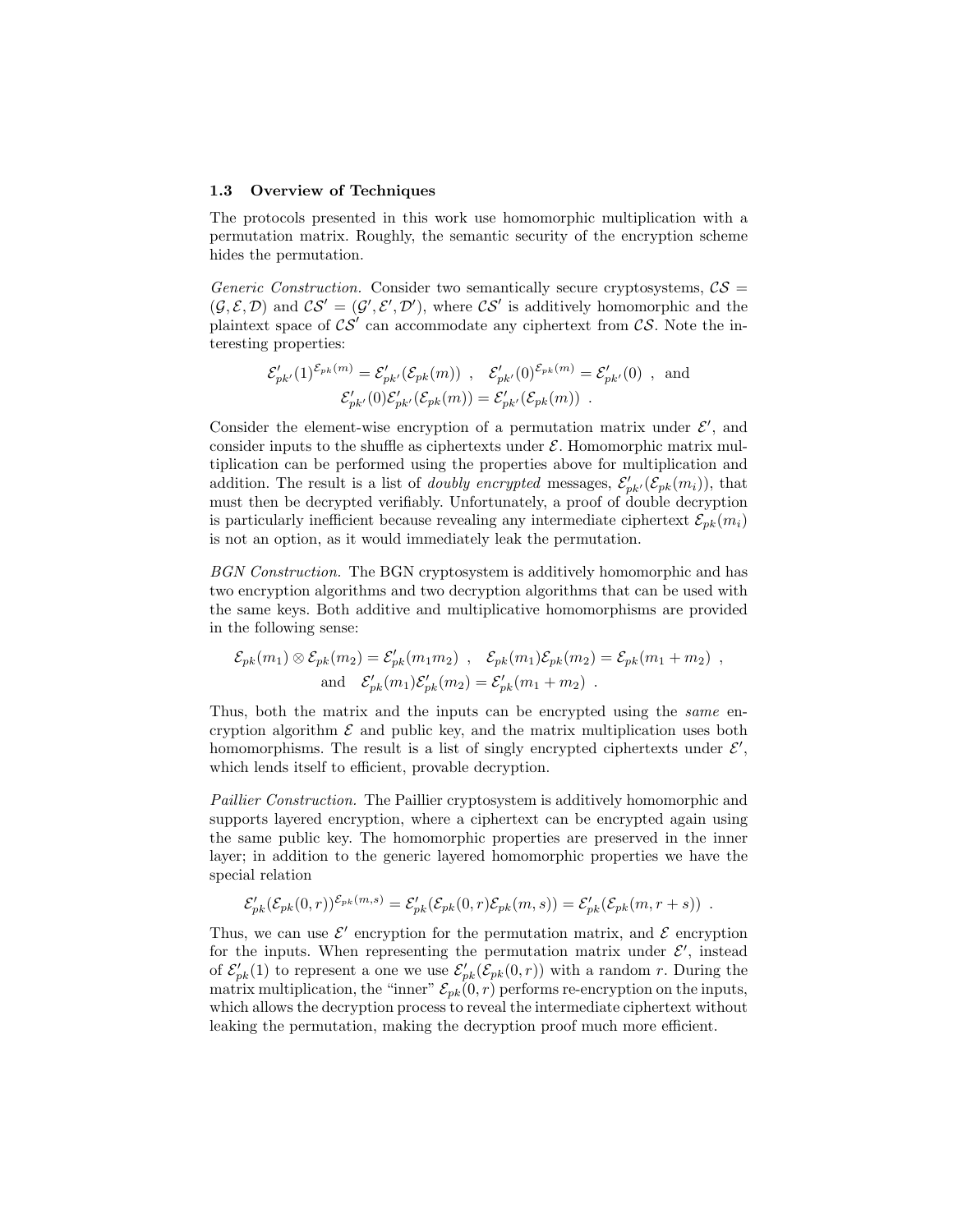# 2 Preliminaries

### 2.1 Notation

We denote by  $\kappa$  the main security parameter and say that a function  $\epsilon(\cdot)$  is negligible if for every constant c there exists a constant  $\kappa_0$  such that  $\epsilon(\kappa) < \kappa^{-c}$  for  $\kappa > \kappa_0$ . We denote by  $\kappa_c$  and  $\kappa_r$  additional security parameters such that  $2^{-\kappa_c}$ and  $2^{-\kappa_r}$  are negligible, which determines the bit-size of challenges and random paddings in our protocols. We denote by PT, PPT, and PT<sup>∗</sup> , the set of uniform polynomial time, probabilistic uniform polynomial time, and non-uniform polynomial time Turing machines respectively. In interactive protocols we denote by  $\mathcal P$  the prover and  $\mathcal V$  the verifier. We understand a proof of knowledge to mean a complete proof of knowledge with overwhelming soundness and negligible knowledge error. We denote by  $\Sigma_N$  the set of permutations of N elements, and we write  $\Lambda^{\pi} = (\lambda_{ij}^{\pi})$  for the permutation matrix of  $\pi \in \Sigma_N$ . We denote by  $\mathsf{M}_{pk}, \mathsf{R}_{pk}, \text{ and } \mathsf{C}_{pk},$  the plaintext space, the randomizer space, and the ciphertext space induced by the public key  $pk$  of some cryptosystem.

### 2.2 Homomorphic Cryptosystems

In the following definition we mean by abelian group a specific representation of an abelian group for which there exists a polynomial time algorithm for computing the binary operator and inversion.

**Definition 1 (Homomorphic).** A cryptosystem  $CS = (\mathcal{G}, \mathcal{E}, \mathcal{D})$  is homomorphic if for every key pair  $(pk, sk) \in \mathcal{G}(1^{\kappa})$ 

- 1. The message space  $M_{pk}$  is a subset of an abelian group  $G(M_{pk})$  written additively.
- 2. The randomizer space  $\mathsf{R}_{pk}$  is an abelian group written additively.
- 3. The ciphertext space  $C_{pk}$  is a abelian group written multiplicatively.
- 4. For every  $m, m' \in M_{pk}$  and  $r, r' \in R_{pk}$  we have  $\mathcal{E}_{pk}(m, r)\mathcal{E}_{pk}(m', r') =$  $\mathcal{E}_{pk}(m+m',r+r')$ .

Furthermore, if  $M_{pk} = G(M_{pk})$  it is called fully homomorphic, and if  $G(M_{pk}) =$  $\mathbb{Z}_n$  for some integer  $n > 0$  it is called additive.

For an additively homomorphic cryptosystem,  $\mathcal{RE}_{pk}(c, r) = c\mathcal{E}_{pk}(0, r)$  is called a re-encryption algorithm.

### 2.3 Functionalities

**Definition 2 (Functionality).** A functionality is a family  $\mathcal{F} = {\{\mathcal{F}_{\kappa}\}}_{\kappa \in \mathbb{N}}$  of sets of circuits such that there exists a polynomial  $s(\cdot)$  such that  $|F| \leq s(\kappa)$  for every  $F \in \mathcal{F}_{\kappa}$ .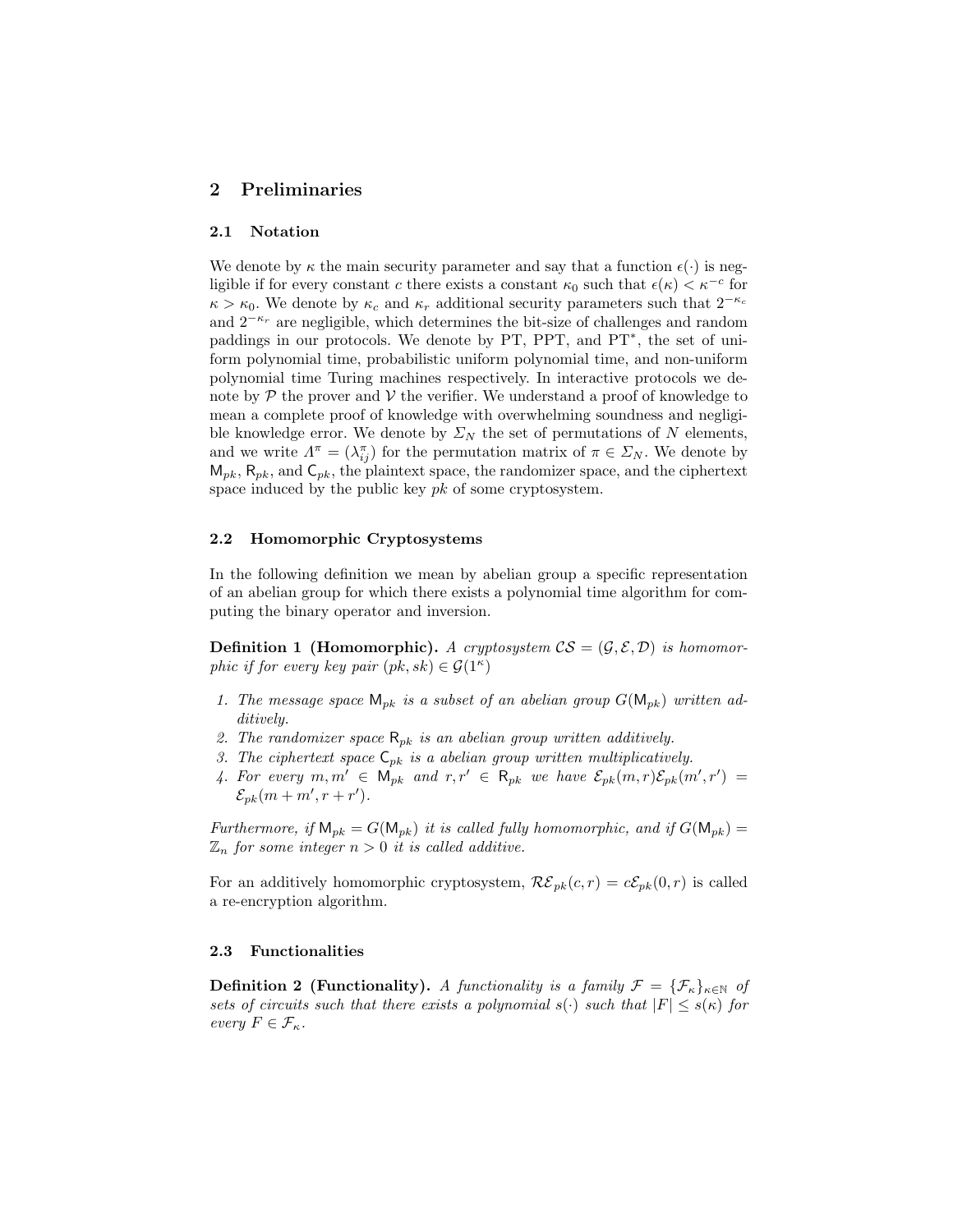Specifics of the Model. In the original Ostrovsky and Skeith definition [21], plaintext inputs are processed by an obfuscated program into ciphertext outputs. In our setting, inputs are already encrypted. Thus, the original functionality and the obfuscator depend on the same public key (and possibly the secret key). The security of the obfuscation—i.e. the indistinguishability property—is then defined separately, following the pattern of Ostrovsky and Skeith.

In addition, as this is a public-key obfuscator, the output of the obfuscated program requires a decryption. We call the reader's attention to the difference between the encryption layers: though they may use the same public key, the obfuscation-related encryption and the inputs' encryption have distinct purposes.

**Definition 3 (Public-Key Obfuscator).** An algorithm  $\mathcal{O} \in \text{PPT}$  is a publickey obfuscator for a functionality F with respect to a cryptosystem  $CS = (\mathcal{G}, \mathcal{E}, \mathcal{D})$ if there exists a decryption algorithm  $\mathcal{D}' \in PT$  and a polynomial  $s(\cdot)$  such that for every  $\kappa \in \mathbb{N}$ ,  $F \in \mathcal{F}_{\kappa}$ ,  $(pk, sk) \in \mathcal{G}(1^{\kappa})$ , and  $x \in \{0, 1\}^*$ ,

1. CORRECTNESS.  $\mathcal{D}_{sk}'(\mathcal{O}(1^{\kappa},pk,sk,F)(x)) = F(pk, sk, x)$ .

2. POLYNOMIAL BLOW-UP.  $|\mathcal{O}(1^{\kappa},pk,sk,F)| \leq s(|F|)$ .

*Example 1.* Suppose  $CS$  is additively homomorphic,  $(pk, sk) \in \mathcal{G}(1^{\kappa})$ ,  $a \in \mathsf{M}_{pk}$ , and define  $F_a(pk, sk, x) = ax$ , where  $x \in M_{pk}$ . An obfuscated circuit for functionality F of such circuits can be defined as a circuit with  $\mathcal{E}_{pk}(a)$  hardcoded which, on input  $x \in M_{pk}$ , outputs  $\mathcal{E}_{pk}(a)^x = \mathcal{E}_{pk}(ax)$ .

We extend the definition of polynomial indistinguishability (known as IND-CPA security for public-key cryptosystems) to our public-key obfuscator.

Experiment 1 (Indistinguishability,  $\textsf{Exp}^{\textsf{oid}-b}_{\mathcal{F},\mathcal{CS},\mathcal{O},\mathcal{A}}(\kappa)$ ).

$$
(pk, sk) \leftarrow \mathcal{G}(1^{\kappa})
$$

$$
(F_0, F_1, state) \leftarrow \mathcal{A}(\text{choose}, pk),
$$

$$
d \leftarrow \mathcal{A}(\mathcal{O}(1^{\kappa}, pk, sk, F_b), state)
$$

If  $F_0, F_1 \in \mathcal{F}_\kappa$  return d, otherwise 0.

**Definition 4 (Indistinguishability).** A public-key obfuscator  $\mathcal{O}$  for a functionality F with respect to a cryptosystem  $CS = (G, \mathcal{E}, \mathcal{D})$  is polynomially indistinguishable if  $|\Pr[\mathsf{Exp}_{\mathcal{F},\mathcal{CS},\mathcal{O},\mathcal{A}}^{\mathsf{oid}-0}(\kappa)=1]-\Pr[\mathsf{Exp}_{\mathcal{F},\mathcal{CS},\mathcal{O},\mathcal{A}}^{\mathsf{oid}-1}(\kappa)=1]|$  is negligible.

The obfuscator in Example 1 is polynomially indistinguishable if  $\mathcal{CS}$  is polynomially indistinguishable (IND-CPA secure.)

### 2.4 Shuffles

The most basic form of a shuffle is the decryption shuffle. It simply takes a list of ciphertexts, decrypts them and outputs the plaintexts in sorted order. In some sense this is equivalent to a mix-net.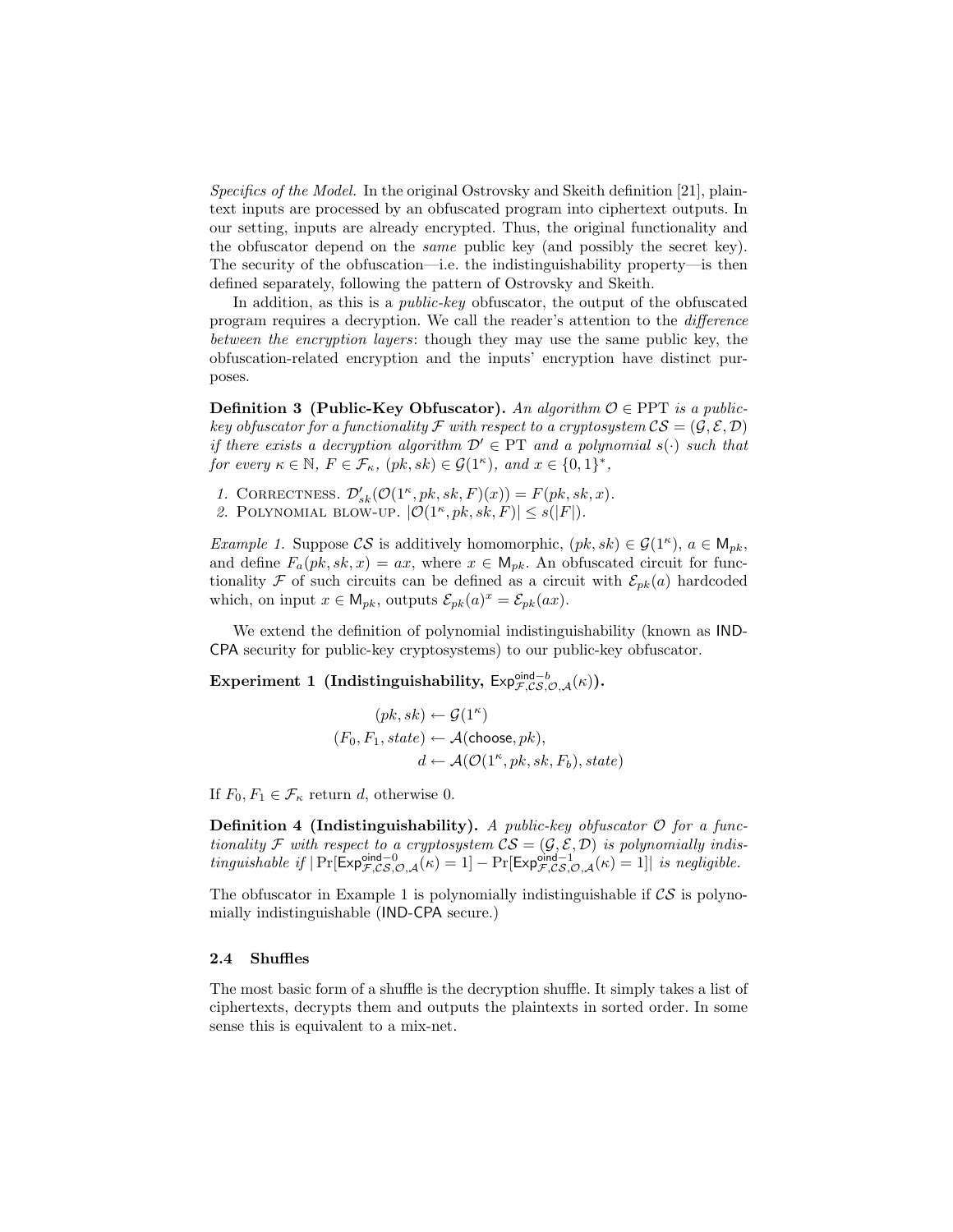**Definition 5 (Decryption Shuffle).** A CS-decryption shuffle, for a cryptosystem  $CS = (\mathcal{G}, \mathcal{E}, \mathcal{D})$  is a functionality  $\mathcal{DS}_N = \{ \mathcal{DS}_{N(\kappa), \kappa} \}_{\kappa \in \mathbb{N}}$ , where  $N(\kappa)$  is a polynomially bounded and polynomially computable function, such that for every  $\kappa \in \mathbb{N}, \ \mathcal{DS}_{N(\kappa),\kappa} = \{DS_{\pi}\}_{\pi \in \Sigma_{N(\kappa)}}, \text{ and for every } (pk, sk) \in \mathcal{G}(1^{\kappa}), \text{ and}$  $c_1, \ldots, c_{N(\kappa)} \in \mathsf{C}_{pk}$  the circuit  $DS_{\pi}$  is defined by

 $DS_{\pi}(pk, sk, (c_1, \ldots, c_{N(\kappa)})) = (\mathcal{D}_{sk}(c_{\pi(1)}), \ldots, \mathcal{D}_{sk}(c_{\pi(N(\kappa))}))$ .

Another way to implement a mix-net is to use the re-encryption-permutation paradigm of Park et al. [23]. Using this approach the ciphertexts are first reencrypted and permuted in a joint way and then decrypted. The re-encryption shuffle below captures the joint re-encryption and permutation phase. Both types of shuffles are illustrated, in their obfuscated form, in Figure 1.

**Definition 6 (Re-encryption Shuffle).**  $A \text{ } CS$ -re-encryption shuffle, for a homomorphic cryptosystem CS is a functionality  $\mathcal{RS}_N = \{ \mathcal{RS}_{N(\kappa),\kappa} \}_{\kappa \in \mathbb{N}}$ , where  $N(\kappa)$  is a polynomially bounded and polynomially computable function, such that for every  $\kappa \in \mathbb{N}$ ,  $\mathcal{RS}_{N(\kappa),\kappa} = \{RS_{\pi,r}\}_{\pi \in \Sigma_{N(\kappa)}, r \in (\{0,1\}^*)^{N(\kappa)}},$  and for every  $(pk, sk) \in \mathcal{G}(1^{\kappa}), \text{ and } c_1, \ldots, c_{N(\kappa)} \in \mathsf{C}_{pk}$  the circuit  $RS_{\pi,r}$  is defined by

 $RS_{\pi}(pk, sk, (c_1, \ldots, c_{N(\kappa)})) = (R\mathcal{E}_{pk}(c_{\pi(1)}, r_1), \ldots, R\mathcal{E}_{pk}(c_{\pi(N(\kappa))}, r_{N(\kappa)}))$ .



Fig. 1. The obfuscation of two types of shuffles. The circle denotes the encryption scheme under which inputs are encrypted. The square denotes the encryption scheme used by the obfuscator, which may depend on the circle encryption scheme and its keypair. The left-most inputs and right-most outputs do not include the square-layer encryption, which is only used by the public-key obfuscation process. An obfuscated decryption shuffle "swaps" one encryption scheme for the other, while an obfuscated re-encryption shuffle "layers" the two encryption schemes. The dashed circle denotes a re-encryption of the original ciphertext.

# 3 A Generic Decryption Shuffle

We show that, in principle, all that is needed is an additively homomorphic cryptosystem. Consider two semantically secure cryptosystems,  $\mathcal{CS} = (\mathcal{G}, \mathcal{E}, \mathcal{D})$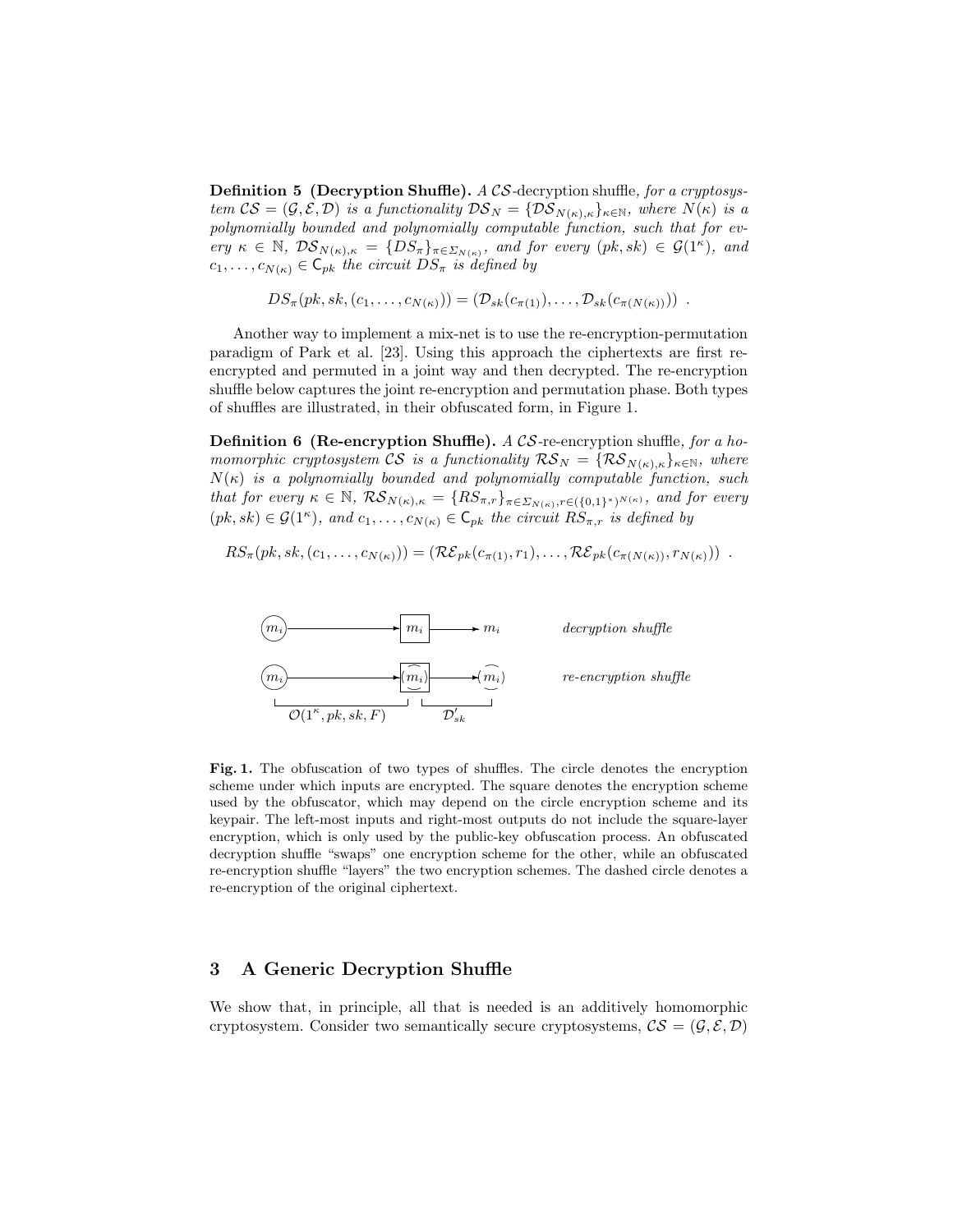and  $CS' = (G', \mathcal{E}', \mathcal{D}')$ , with  $CS'$  being additively homomorphic. Suppose that ciphertexts from CS can be encrypted under  $CS'$  for all  $(pk, sk) \in \mathcal{G}(1^{\kappa})$  and  $(pk', sk') \in \mathcal{G}'(1^{\kappa}),$  i.e.,  $\mathsf{C}_{pk} \subseteq \mathsf{M}'_{pk'}$ . The following operations are then possible and, more interestingly, indistinguishable thanks to the semantic security of the first cryptosystem:

$$
\mathcal{E}'_{pk'}(1)^{\mathcal{E}_{pk}(m)} = \mathcal{E}'_{pk'}(\mathcal{E}_{pk}(m)) \text{ and } \mathcal{E}'_{pk'}(0)^{\mathcal{E}_{pk}(m)} = \mathcal{E}'_{pk'}(0) .
$$

### 3.1 The Obfuscator

Consider a permutation matrix  $\Lambda^{\pi} = (\lambda_{ij}^{\pi})$  corresponding to a permutation  $\pi$ . Consider its element-wise encryption under  $\mathcal{CS}'$  with public key  $pk'$  and a corresponding matrix of random factors  $(r_{ij}) \in \mathsf{R}_{pk'}^{N^2}$ , i.e.,  $C^{\pi} = (\mathcal{E}_{pk'}^{'}(\lambda_{ij}^{\pi}, r_{ij}))$ . Then given  $d = (d_1, d_2, \ldots, d_N) \in \mathsf{C}_{pk}^N$  it is possible to perform homomorphic matrix multiplication as

$$
d \star C^{\pi} = \left( \prod_{i=1}^{N} (c_{ij}^{\pi})^{d_i} \right) \text{ giving } \mathcal{D}_{sk}(\mathcal{D}_{sk}' (d \star C^{\pi})) = (m_{\pi(i)})_{i=1}^{N} .
$$

**Definition 7 (Obfuscator).** The obfuscator  $\mathcal{O}$  for the decryption shuffle  $\mathcal{DS}_N$ takes input  $(1^{\kappa}, (pk, pk'), (sk, sk'), DS_{\pi}),$  where  $(pk, sk) \in \mathcal{G}(1^{\kappa}), (pk', sk') \in$  $\mathcal{G}'(1^{\kappa})$  and  $DS_{\pi} \in \mathcal{DS}_{N(\kappa),\kappa}$ , computes  $C^{\pi} = \mathcal{E}'_{pk'}(\Lambda^{\pi})$ , and outputs a circuit that hardcodes  $C^{\pi}$ , and on input  $d = (d_1, \ldots, d_{N(\kappa)})$  computes  $d' = d \star C^{\pi}$  as  $outlined$  above and outputs  $d'$ .

Technically, this is a decryption shuffle of a new cryptosystem  $CS'' = (G'', \mathcal{E}, \mathcal{D}),$ where  $\mathcal{CS}''$  executes the original key generators and outputs  $((pk, pk'),(sk, sk'))$ and the original algorithms  $\mathcal E$  and  $\mathcal D$  simply ignore  $(pk', sk')$ . We give a reduction without any loss in security for the following straight-forward proposition. We also note that  $O$  does not use  $(sk, sk')$ : obfuscation only requires the public key.

**Proposition 1.** If  $\mathcal{CS}'$  is polynomially indistinguishable then  $\mathcal O$  is polynomially indistinguishable.

The construction can be generalized to the case where the plaintext space of  $\mathcal{CS}'$  does not contain the ciphertext space of  $\mathcal{CS}$ . Each inner ciphertext  $d_i$ is split into pieces  $(d_{i1},...,d_{it})$  each fitting in the plaintext space of  $\mathcal{CS}'$  and then each list  $(d_{1,l},\ldots,d_{N,l})$  is applied to the encrypted permutation matrix as before. This gives lists  $(d'_{1,l},\ldots,d'_{N,l})$  from which the output  $((d'_{1,l})_l,\ldots,(d'_{N,l})_l)$ is constructed.

### 3.2 Limitations of the Generic Construction

The matrix  $C^{\pi}$  requires a proof that it is the encryption of a proper permutation matrix. This can be accomplished using more or less general techniques depending on the cryptosystem, but this is prohibitively expensive in general.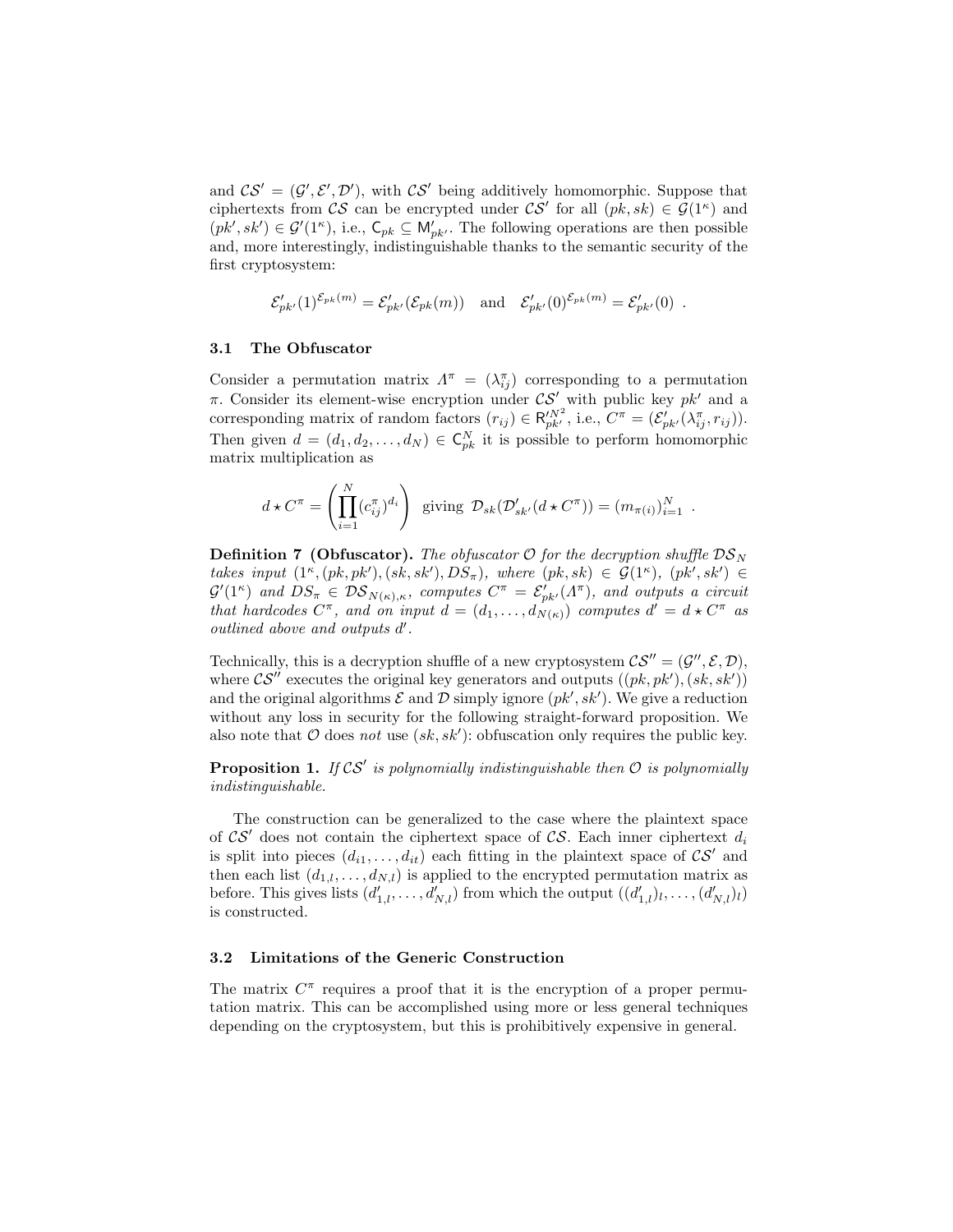Even if we prove that  $C^{\pi}$  is correctly formed, the post-shuffle verifiable decryption of  $\mathcal{E}'_{pk}(\mathcal{E}_{pk}(m_i))$  to  $m_i$  is prohibitively expensive: the inner, intermediate ciphertext  $\mathcal{E}_{pk}(m_i)$  is exactly the input ciphertext, which means it cannot be revealed without trivially leaking the permutation. Given this constraint, we know of no efficient way, not even a cut-and-choose approach, to prove correct decryption. Instead, we turn to more efficient constructions.

# 4 Obfuscating a Boneh-Goh-Nissim Decryption Shuffle

We show how to obfuscate a decryption shuffle for the Boneh-Goh-Nissim (BGN) cryptosystem [7] by exploiting both its additive homomorphism and its one-time multiplicative homomorphism.

### 4.1 The BGN Cryptosystem

We denote the BGN cryptosystem by  $\mathcal{CS}^{\text{bgn}} = (\mathcal{G}^{\text{bgn}}, \mathcal{E}^{\text{bgn}}, \mathcal{D}^{\text{bgn}})$ . It operates in two groups  $\mathbb{G}_1$  and  $\mathbb{G}_2$ , both of order  $n = q_1q_2$ , where  $q_1$  and  $q_2$  are distinct prime integers of the same size. We use multiplicative notation in both  $\mathbb{G}_1$  and  $\mathbb{G}_2$ , and denote by g a generator in  $\mathbb{G}_1$ . The groups  $\mathbb{G}_1$  and  $\mathbb{G}_2$  exhibit a polynomial-time computable bilinear map  $e : \mathbb{G}_1 \times \mathbb{G}_1 \to \mathbb{G}_2$  such that  $G = e(g, g)$  generates  $\mathbb{G}_2$ . Bilinearity implies that  $\forall u, v \in \mathbb{G}_1$  and  $\forall a, b \in \mathbb{Z}, e(u^a, v^b) = e(u, v)^{ab}$ . We refer the reader to [7] for details on how such groups can be generated and on the cryptosystem's properties, which we briefly summarize here.

**Key generation.** On input  $1^{\kappa}$ ,  $\mathcal{G}^{\text{bgn}}$  generates  $(q_1, q_2, \mathbb{G}_1, g, \mathbb{G}_2, e(\cdot, \cdot))$  as above such that  $n = q_1 q_2$  is a  $\kappa$ -bit integer. It chooses  $u \in \mathbb{G}_1$  randomly, defines  $h = u^{q_2}$ , and outputs a public key  $pk = (n, \mathbb{G}_1, \mathbb{G}_2, e(\cdot, \cdot), g, h)$  and secret key  $sk = (pk, q_1).$ 

**Encryption in**  $\mathbb{G}_1$ . On input pk and m,  $\mathcal{E}^{\text{bgn}}$  selects  $r \in \mathbb{Z}_n$  randomly and outputs  $c = g^m h^r$ .

**Decryption in**  $\mathbb{G}_1$ . On input  $sk = q_1$  and  $c \in \mathbb{G}_1$ ,  $\mathcal{D}^{\text{bgn}}$  outputs  $\log_{g^{q_1}}(c^{q_1})$ .

Since decryption computes a discrete logarithm, the plaintext space must be restricted considerably. Corresponding algorithms  $\mathcal{E}'^{bgn}$  and  $\mathcal{D}'^{bgn}$  perform encryption and decryption in  $\mathbb{G}_2$  using the generators  $G = e(g, g)$  and  $H = e(g, h)$ . The BGN cryptosystem is semantically secure under the Subgroup Decision Assumption, which states that no  $A \in PT^*$  can distinguish between the uniform distributions on  $\mathbb{G}_1$  and the unique order  $q_1$  subgroup in  $\mathbb{G}_1$  respectively.

Homomorphisms. The BGN cryptosystem is additively homomorphic. We need this property, but we also exploit its one-time multiplicative homomorphism implemented by the bilinear map:

$$
e(\mathcal{E}_{pk}^{\text{bgn}}(m_0,r_0),\mathcal{E}_{pk}^{\text{bgn}}(m_1,r_1))=\mathcal{E}_{pk}^{'\text{bgn}}(m_0m_1,m_0r_1+m_1r_0+(\log_gu)q_2r_0r_1)
$$

The result is a ciphertext in  $\mathbb{G}_2$  which cannot be efficiently converted back to an equivalent ciphertext in  $\mathbb{G}_1$ . Thus, the multiplicative homomorphism can be evaluated only once, after which only homomorphic additions are possible. For clarity, we write  $c_1 \otimes c_2 \stackrel{\text{def}}{=} e(c_1, c_2)$  for ciphertexts in  $\mathbb{G}_1$ .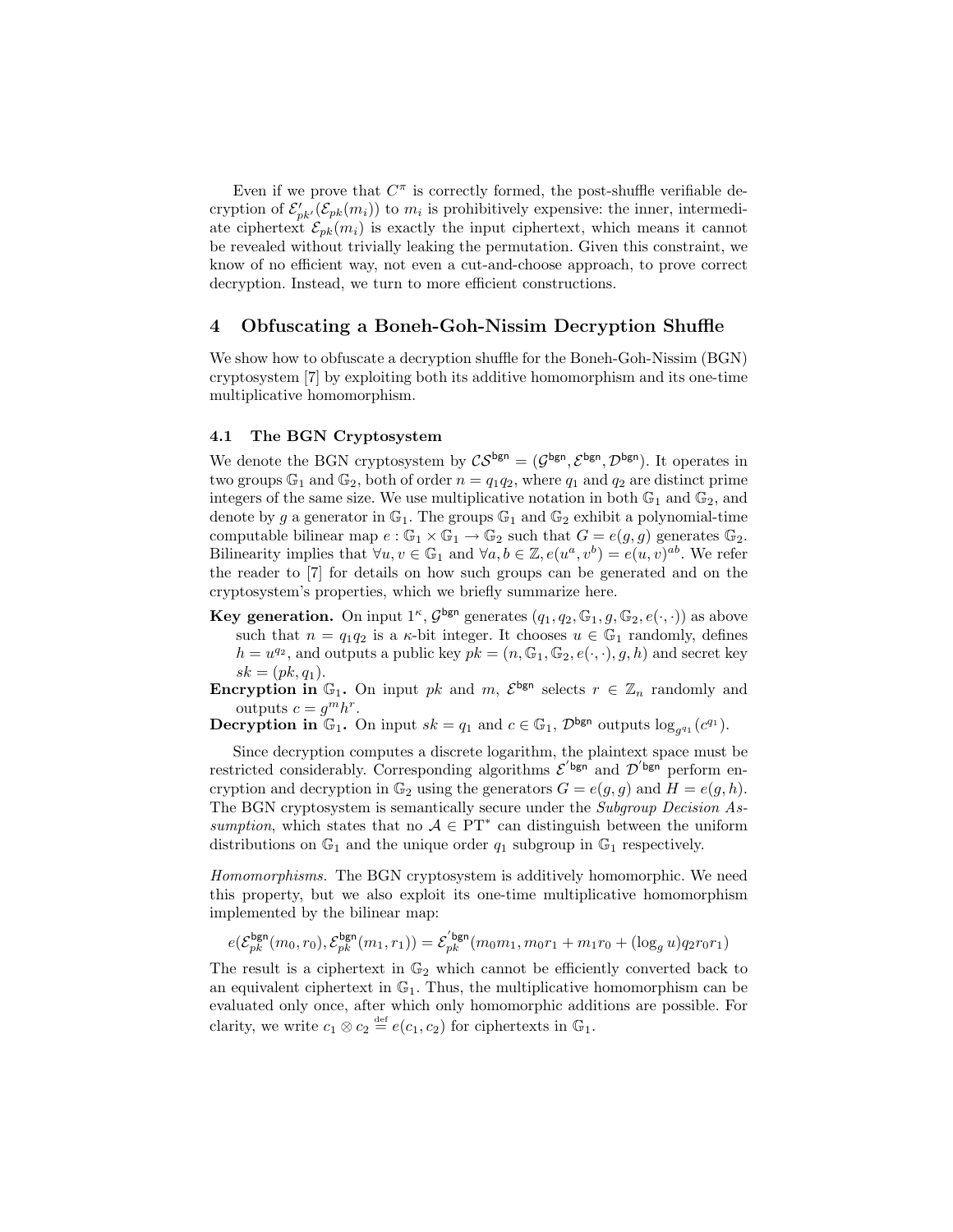### 4.2 The Obfuscator

Our obfuscator is based on the fact that matrix multiplication only requires an arithmetic circuit with multiplication depth 1. Thus, the BGN cryptosystem can be used for homomorphic matrix multiplication. Consider a  $N_1 \times N_2$ -matrix  $C = (c_{ij}) = (\mathcal{E}_{pk}^{\text{bgn}}(a_{ij}))$  and a  $N_2 \times N_3$ -matrix  $C' = (d_{jk}) = (\mathcal{E}_{pk}^{\text{bgn}}(b_{jk}))$ , and let  $A = (a_{ij})$  and  $B = (b_{jk})$ . Define homomorphic matrix multiplication by

$$
C \star C' = \left( \prod_{j=1}^{N_2} c_{ij} \otimes d_{jk} \right) \text{ giving } \mathcal{D}'_{sk}^{\text{bgn}}(C \star C') = \left( \sum_{j=1}^{N_2} a_{ij} b_{jk} \right) = AB .
$$

**Definition 8 (Obfuscator).** The obfuscator  $\mathcal{O}^{\text{bgn}}$  for the decryption shuffle  $DS_N^{\text{bgn}}$  takes input  $(1^{\kappa}, pk, sk, DS_{\pi}^{\text{bgn}})$ , where  $(pk, sk) \in \mathcal{G}^{\text{bgn}}(1^{\kappa})$  and  $DS_{\pi}^{\text{bgn}} \in$  $DS_{N(\kappa),\kappa}^{\text{bgn}},$  computes  $C^{\pi} = \mathcal{E}_{pk}^{\text{bgn}}(\Lambda^{\pi}),$  and outputs a circuit with  $C^{\pi}$  hard-coded such that, on input  $d = (d_1, \ldots, d_{N(\kappa)})$ , it outputs  $d' = d \star C^{\pi}$ .

Note that  $\mathcal{O}^{\mathsf{bgn}}$  does not use sk.

**Proposition 2.** The obfuscator  $\mathcal{O}^{bgn}$  for  $\mathcal{DS}_N^{bgn}$  is polynomially indistinguishable if the BGN cryptosystem is polynomially indistinguishable.

Composition. Ciphertexts in  $\mathbb{G}_2$  cannot be efficiently converted back into equivalent ciphertexts in  $\mathbb{G}_1$ . In addition, we do not know how to select groups  $\mathbb{G}_1$ and  $\mathbb{G}_2$  such that  $\mathbb{G}_2$  exhibits a new bilinear map into a third group. Thus, the BGN-based shuffle construction we propose here is not composable: we can only mix once. In Section 7, we explain how to achieve the distributed generation of a BGN-based shuffle.

# 5 Obfuscating a Paillier Re-encryption Shuffle

We show how to obfuscate a re-encryption shuffle for the Paillier cryptosystem [22] by exploiting its additive homomorphism and its generalization introduced by Damgård et al. [12]. We expose a previously unnoticed homomorphic property of this generalized Paillier construction.

### 5.1 The Paillier Cryptosystem

We denote the Paillier cryptosystem  $\mathcal{CS}^{pai} = (\mathcal{G}^{pai}, \mathcal{E}^{pai}, \mathcal{D}^{pai})$ , defined as:

- **Key Generation.** On input  $1^{\kappa}$ ,  $\mathcal{G}^{\text{pair}}$  chooses safe  $\kappa$ -bit primes  $p = 2p' + 1$  and  $q = 2q' + 1$  randomly, defines a modulus  $n = pq$ , defines global parameter  $v = n + 1$  and outputs a public key  $pk = n$  and a secret key  $sk = p$ .
- **Encryption.** On input pk and  $m \in \mathbb{Z}_n$ ,  $\mathcal{E}^{\text{pai}}$  selects  $r \in \mathbb{Z}_n^*$  randomly and outputs  $v^m r^n \bmod n^2$ .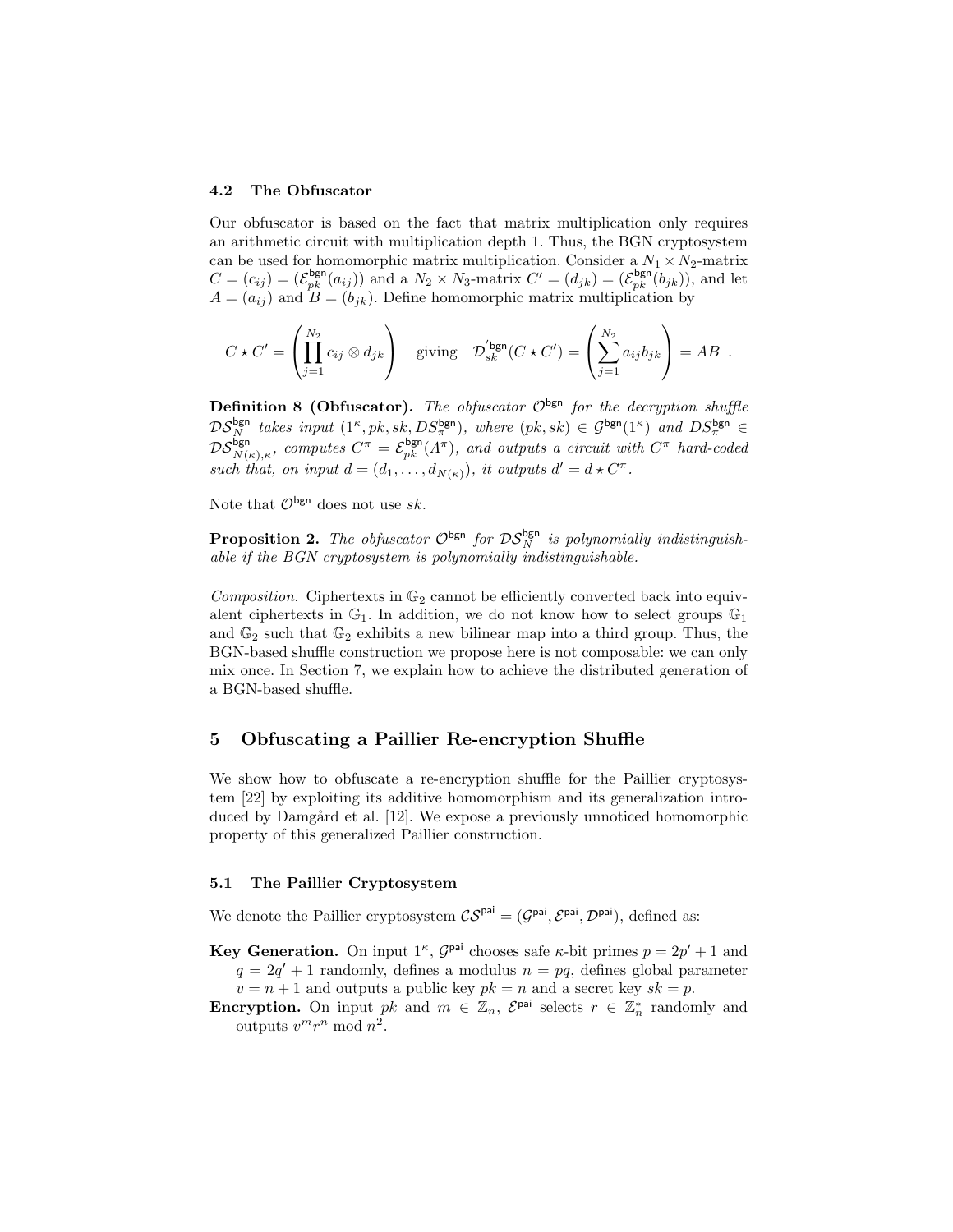**Decryption.** On input sk and c, given e such that  $e = 1 \mod n$  and  $e =$ 0 mod  $\phi(n)$ ,  $\mathcal{D}^{\text{pai}}$  outputs  $(c^e-1)/n$ .

The Paillier cryptosystem is polynomially indistinguishable under the Decision Composite Residuosity Assumption, which states that no  $A \in PT^*$  can distinguish the uniform distribution on  $\mathbb{Z}_{n^2}^*$  from the uniform distribution on the subgroup of *nth* residues in  $\mathbb{Z}_{n^2}^*$ .

Generalized Paillier. Damgård et al. [12] generalize this scheme, replacing computations modulo  $n^2$  with computations modulo  $n^{s+1}$  and plaintext space  $\mathbb{Z}_n$ with  $\mathbb{Z}_{n^s}$ . Damgård et al. prove that the security of the generalized scheme follows from the security of the original scheme for  $s > 0$  polynomial in the security parameter, though we only exploit the cases  $s = 1, 2$ . We write  $\mathcal{E}_{n^{s+1}}^{\text{pai}}(m) =$  $v^m r^{n^s}$  mod  $n^{s+1}$  for generalized encryption to make explicit the value of s used in a particular encryption. Similarly we write  $\mathcal{D}_{p,s+1}^{\text{pai}}(c)$  for the decryption algorithm (see [12] for details) and we use  $M_{n^{s+1}}$  and  $C_{n^{s+1}}$  to denote the corresponding message and ciphertext spaces.

Alternative Encryption. There are well known alternative encryption algorithms. One can pick the random element  $r \in \mathbb{Z}_{n^s}^*$  instead of in  $\mathbb{Z}_n^*$ . If  $h_{s+1}$  is a generator of the group of  $n^{s+1}$ th residues, then we may define encryption of a message  $m \in \mathbb{Z}_{n^s}$  as  $v^m h_{s+1}^r \mod n^{s+1}$  where r is chosen randomly in  $[0, n2^{\kappa_r}]$ .

Homomorphisms. The Paillier cryptosystem is additively homomorphic. Furthermore, the recursive structure of the Paillier cryptosystem allows a ciphertext  $\mathcal{E}_{n^2}^{\text{pai}}(m) \in \mathsf{C}_{n^2} = \mathbb{Z}_{n^2}^*$  to be viewed as a plaintext in the group  $\mathsf{M}_{n^3} = \mathbb{Z}_{n^2}$ that can be encrypted using a generalized version of the cryptosystem, i.e., we can compute  $\mathcal{E}_{n^3}^{\text{pai}}(\mathcal{E}_{n^2}^{\text{pai}}(m))$ . Interestingly, the nested cryptosystems preserve the group structures over which they are defined. In other words we have

$$
\mathcal{E}^{\text{pai}}_{n^3}(\mathcal{E}^{\text{pai}}_{n^2}(0,r))^{\mathcal{E}^{\text{pai}}_{n^2}(m,s)}=\mathcal{E}^{\text{pai}}_{n^3}(\mathcal{E}^{\text{pai}}_{n^2}(0,r)\mathcal{E}^{\text{pai}}_{n^2}(m,s))=\mathcal{E}^{\text{pai}}_{n^3}(\mathcal{E}^{\text{pai}}_{n^2}(m,r+s))\enspace.
$$

This homomorphic operation is similar to the generic additive operation from Section 3, with the inner "1" replaced by an encryption of 0. As a result, though the output is also a doubly encrypted  $m_i$ , a re-encryption has occurred on the inner ciphertext. This technique extends the layered-Paillier homomorphic property first observed by Lipmaa [18].

### 5.2 The Obfuscator

We use the additive homomorphism and the special homomorphic property exhibited above to define a form of homomorphic matrix multiplication of matrices of ciphertexts. Given an N-permutation matrix  $\Lambda^{\pi} = (\lambda_{ij}^{\pi})$  and randomness  $r, s \in (\mathbb{Z}_n^*)^{N \times N}$ , define  $C^{\pi} = (c_{ij}^{\pi}) = \left(\mathcal{E}_{n^3}^{\text{pai}}(\lambda_{ij}^{\pi}\mathcal{E}_{n^2}^{\text{pai}}(0,r_{ij}),s_{ij})\right)$ . We define a kind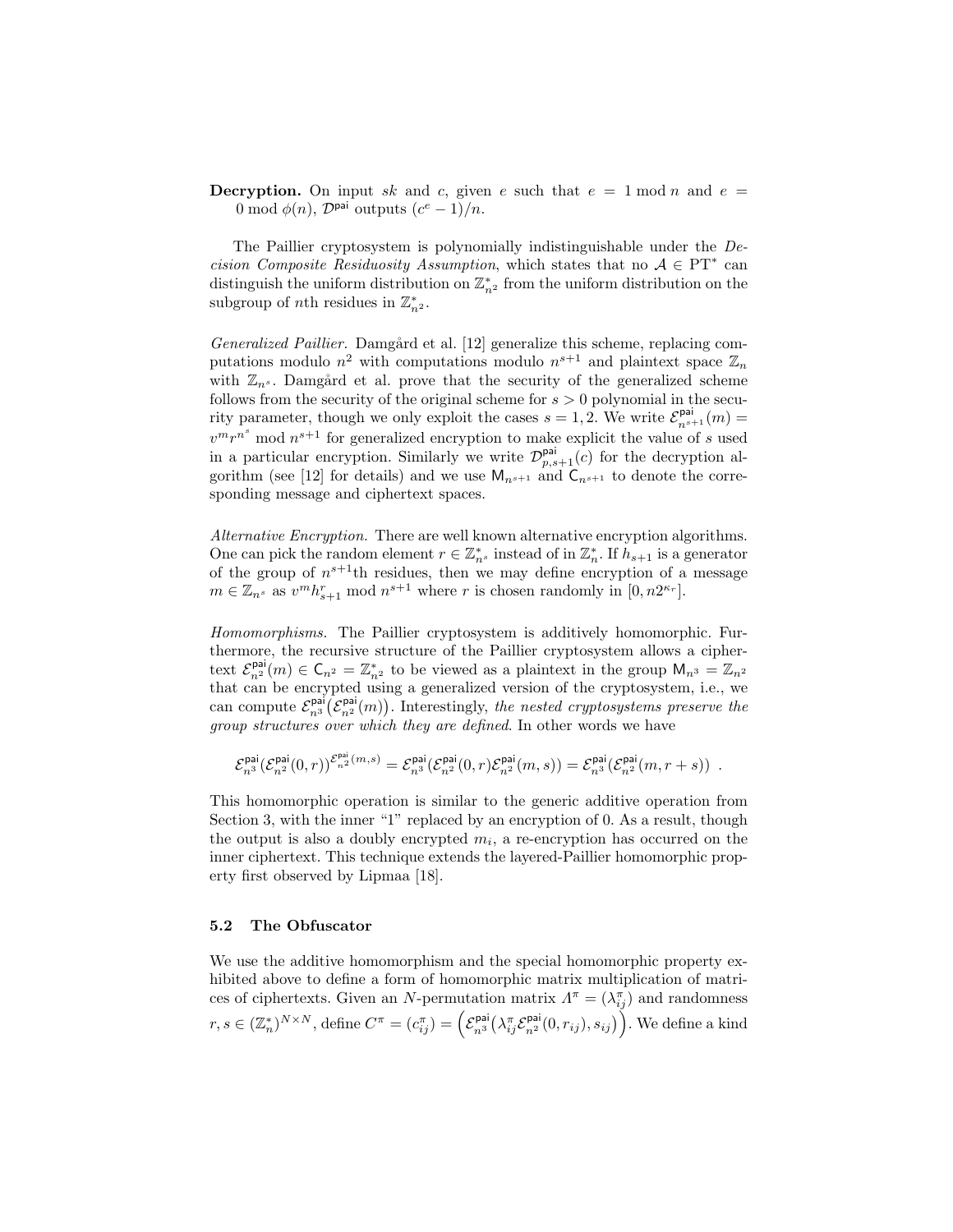of matrix multiplication of  $d = (d_1, \ldots, d_N) \in \mathsf{C}_{n^2}^N$  and  $C^{\pi}$ :

$$
d \star C^{\pi} = \left( \prod_{i=1}^{N} (c_{ij}^{\pi})^{d_i} \right) \text{ giving } \mathcal{D}_{p,2}^{\text{pai}}(\mathcal{D}_{p,3}^{\text{pai}}(d \star C^{\pi})) = (m_{\pi(1)}, \dots, m_{\pi(N)}) .
$$

In other words, we can do homomorphic matrix multiplication with a permutation matrix using layered Paillier, but we stress that the above matrix multiplication does not work for all matrices. We are now ready to define the obfuscator for the Paillier-based shuffle. Again,  $\mathcal{O}^{pai}$  does not use sk.

Definition 9 (Obfuscator). The obfuscator  $\mathcal{O}^{pai}$  for the re-encryption shuf- $\text{fle } \mathcal{RS}_N^{\textsf{pai}}$  takes as input a tuple  $(1^{\kappa}, n, sk, RS^{\textsf{pai}})$ , where  $(n, p) \in \mathcal{G}^{\textsf{pai}}(1^{\kappa})$  and  $RS^{\text{pai}} \in \mathcal{RS}_{N(\kappa),\kappa}^{\text{pai}},$  computes  $C^{\pi} = (\mathcal{E}_{n^3}^{\text{pai}}(\lambda_{ij}^{\pi}\mathcal{E}_{n^2}^{\text{pai}}(0,r_{ij}),s_{ij}))$ , and outputs a circuit with hardcoded  $C^{\pi}$  that, on input  $d = (d_1, \ldots, d_{N(\kappa)})$ , outputs  $d' = d \star C^{\pi}$ .

**Proposition 3.** The obfuscator  $\mathcal{O}^{pai}$  for  $\mathcal{RS}_N^{pai}$  is polynomially indistinguishable if the Paillier cryptosystem is polynomially indistinguishable.

Composition. It may be possible to compose Paillier re-encryption shuffles using additional layers in the Damgård et. al. Paillier generalization. However, because an extra layer of encryption is added at each step, the re-encryption actions are not truly composed with one another, e.g., the second stage re-encryption acts on the first stage's obfuscation layer, while the innermost ciphertext is reencrypted only on the first pass. Thus, in Section 7, we explain how to generate and obfuscate a Paillier re-encryption shuffle in a distributed way.

# 6 Proving Correctness of Obfuscation

We show how to prove the correctness of a BGN or Paillier obfuscation. We assume, for now, that a single party generates the encrypted matrix, though the techniques described here are immediately applicable to the distributed generation and proofs in Section 7. For either cryptosystem, we start with a trivially encrypted "identity matrix", and we let the prover demonstrate that he correctly shuffled the columns of this matrix.

**Definition 10.** Denote by  $\mathcal{R}_{mrp}$  the relation consisting of pairs  $((pk, C, C'), r)$ such that  $C \in \mathsf{C}_{pk}^{N \times N}$ ,  $C' = (\mathcal{RE}_{pk}(c_{i,\pi(j)}, r_{ij}))$ ,  $r \in \mathsf{R}_{pk}^{N \times N}$ , and  $\pi \in \Sigma_N$ .

In the BGN case, the starting identity matrix can be simply  $C = \mathcal{E}_{pk}(\Lambda^{id}, 0^*)$ .

Recall that, where the BGN matrix contains encryptions of 1, the Paillier matrix contains outer encryptions of different inner encryptions of zero, which need to remain secret. Thus, in the Paillier case, we begin by generating and proving correct a list of N double encryptions of zero. We construct a proof of double-discrete log with 1/2-soundness that must be repeated a number of times. This repetition remains "efficient enough" because we only need to perform a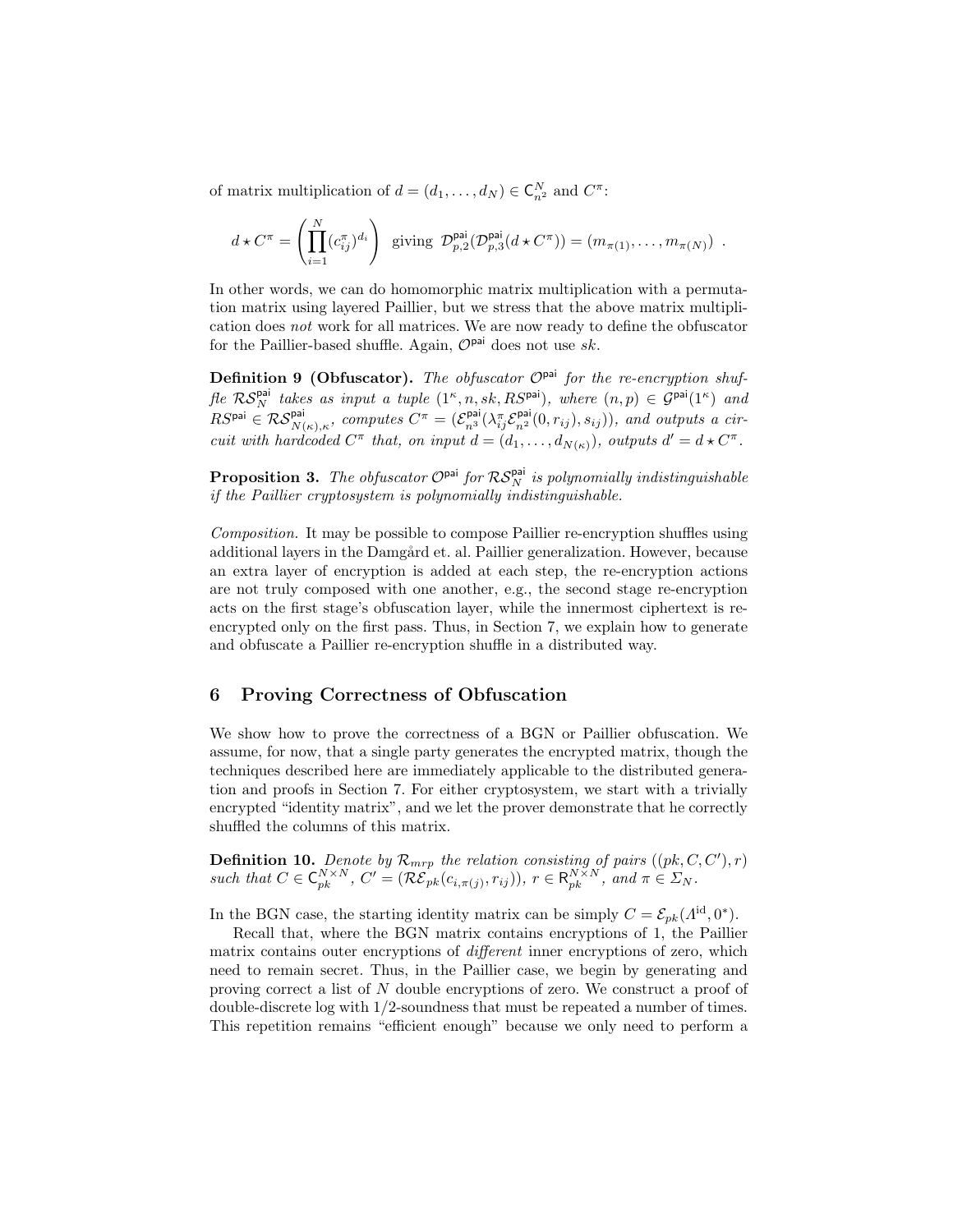linear number of sets of repeated proofs. We then use these N doubly encrypted zeros as the diagonal of our identity matrix, completing it with trivial outer encryptions of zero.

In both cases, we then take this identity matrix, shuffle and re-encrypt its columns, and provide a zero-knowledge proof of knowledge of the permutation and re-encryption factors. A verifier is then certain that the resulting matrix is a permutation matrix.

### 6.1 Proving a Shuffle of the Columns of a Ciphertext Matrix

Consider the simpler and extensively studied problem of proving that ciphertexts have been correctly re-encrypted and permuted, a so-called "proof of shuffle."

**Definition 11.** Denote by  $\mathcal{R}_{rp}$  the relation consisting of pairs  $((pk, d, d'), r)$ such that  $d = (d_j) \in \mathsf{C}_{pk}^N$  and  $d' = \mathcal{RE}_{pk}((d_{\pi(j)}), r)$  for some  $r \in \mathsf{R}_{pk}^N$  and  $\pi \in \varSigma_N$ .

There are several known efficient methods [20, 14, 17, 28] for constructing a protocol for this relation. Although these protocols differ slightly in their properties, they all essentially give "honest-verifier zero-knowledge proofs of knowledge." As our protocol can be adapted to the concrete details of these techniques, we assume, for clarity, that there exists an honest-verifier zero-knowledge proof of knowledge  $\pi_{rp}$  for the above relation. These protocols can be extended to prove a shuffle of lists of ciphertexts (which is what we need), but a detailed proof of this fact has not appeared. We present a simple batch proof (see  $[4]$ ) of a shuffle to allow us to argue more concretely about the complexity of our scheme.

# Protocol 1 (Matrix Re-encryption-Permutation).

COMMON INPUT. A public key  $pk$  and  $C, C' \in \mathsf{C}_{pk}^{N \times N}$ <br>PRIVATE INPUT.  $\pi \in \Sigma_N$  and  $r \in \mathsf{R}_{pk}^{N \times N}$  such that  $C' = \mathcal{RE}_{pk}((c_{i,\pi(j)}), r)$ .

- 1. V chooses  $u \in [0, 2^{\kappa_c} 1]^N$  randomly and hands it to  $\mathcal{P}$ .
- 2. They both compute  $d = (\prod_{i=1}^{N} c_{ij}^{u_i})$  and  $d' = (\prod_{i=1}^{N} (c'_{ij})^{u_i})$ .
- 3. They run the proof of a shuffle  $\pi_{rp}$  on common input  $(pk, d, d')$  and private input  $\pi, r' = (\sum_{i=1}^N r_{ij} u_i).$

Proposition 4. Protocol 1 is public-coin and honest-verifier zero-knowledge. For inputs with  $C = \mathcal{E}_{pk}(\Lambda^{\pi})$  for  $\pi \in \Sigma_N$  the error probability is negligible and there exists a knowledge extractor.

*Remark 1.* When the plaintexts are known, and this is the case when  $C$  is an encryption of the identity matrix, slightly more efficient techniques can be used. This is sometimes called a "shuffle of known plaintexts" (see [20, 17, 28]).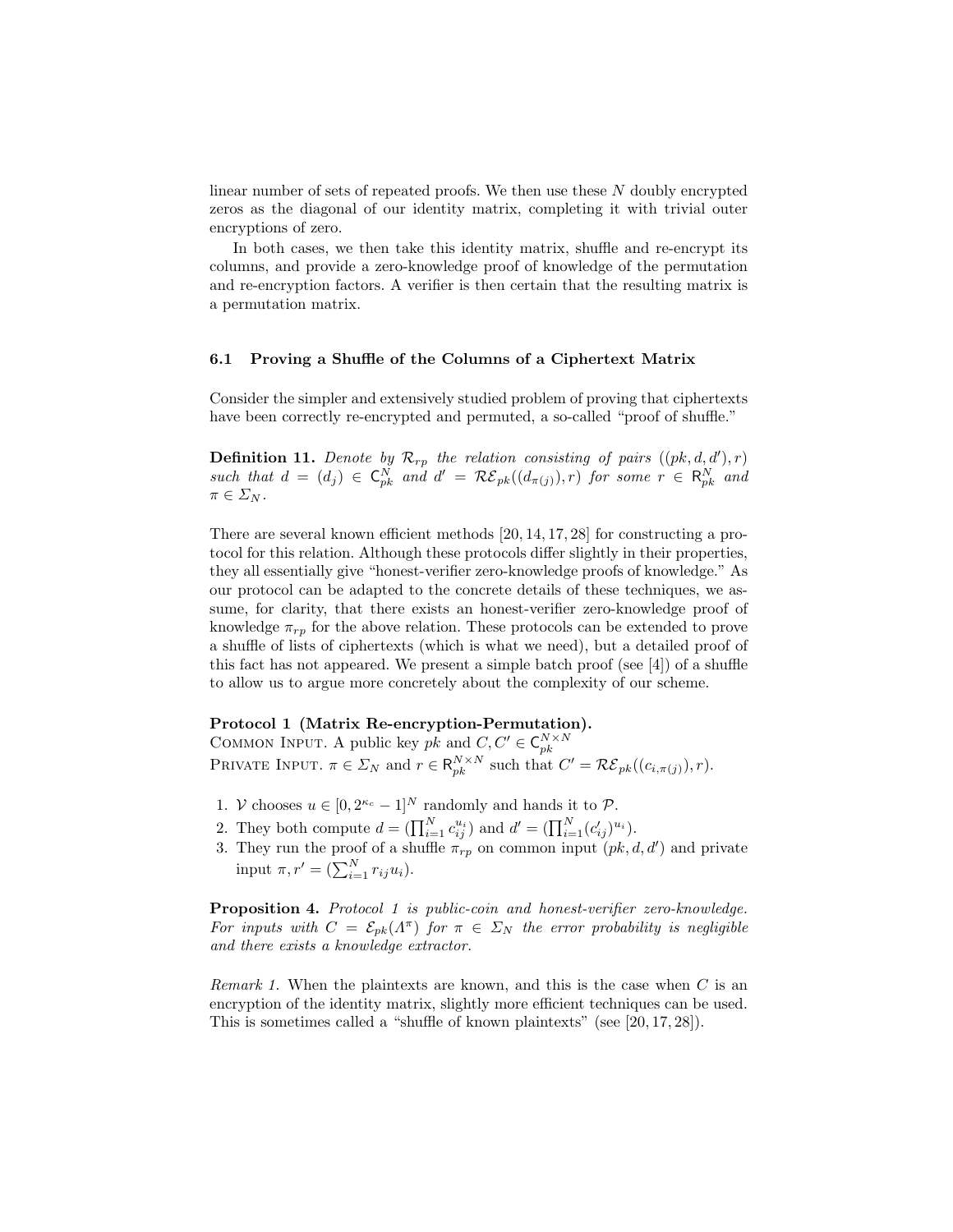#### 6.2 Proving Double Re-encryption

The following relation captures the problem of proving correctness of a double re-encryption.

**Definition 12.** Denote by  $\mathcal{R}_{dr}^{\text{pai}}$  the relation consisting of pairs  $((n, c, c'), (r, s)),$ such that  $c' = c^{h_1^r \bmod n^2} h_2^s \bmod n^3$  with  $r, s \in [0, N2^{\kappa_r}].$ 

### Protocol 2 (Double Re-encryption).

COMMON INPUT. A modulus n and  $c, c' \in \mathsf{C}_{n^3}$ PRIVATE INPUT.  $r, s \in [0, n2^{\kappa_r}]$  such that  $c' = c^{h_2^r \bmod n^2} h_3^s \bmod n^3$ .

- 1. P chooses  $r' \in [0, n2^{2\kappa_r}]$  and  $s' \in [0, n^3 2^{2\kappa_r}]$  randomly, computes  $\alpha =$  $c^{h_2^{r'}}$  mod  $n^2 h_3^{s'}$  mod  $n^3$ , and hands  $\alpha$  to  $\mathcal{V}$ .
- 2. V chooses  $b \in \{0,1\}$  randomly and hands b to  $\mathcal{P}$ .
- 3. P defines  $(e, f) = (r' br, s' b(h_2^e \mod n^2)s)$ . Then it hands  $(e, f)$  to V.
- 4. V checks that  $\alpha = ((c')^b c^{1-b})^{h_2^e \bmod n^2} h_3^f \bmod n^3$ .

The protocol is iterated in parallel  $\kappa_c$  times to make the error probability negligible. For proving a lists of ciphertexts, we use independent copies of the protocol for each element, but reuse the challenges.

Proposition 5. Protocol 2 is a public-coin honest verifier zero-knowledge proof of knowledge for  $\mathcal{R}_{dr}^{\text{pai}}$ .

# 7 Distributed Generation and Obfuscation of a Shuffle

Our two constructions can be efficiently generated in a distributed fashion. Roughly, we begin with the trivial encryption of the identity matrix. (In the Paillier case, a sub-protocol is required to generate the inner-layer encryptions of the 0-diagonal using successive re-encryptions by the parties.) We then let each party in turn shuffle and re-encrypt the rows of this matrix. In the end, the resulting permutation matrix captures the composition of the shuffles from each party: it is as if the actions of a mix-net were captured ahead of time into an encrypted matrix, then unleashed onto the ciphertext inputs at shuffle time. The details of this process, including the proofs of correct shuffling and the UC proof of security, are provided in the full version of this paper.

# 8 Complexity Estimates

Our constructions clearly require  $O(N^2)$  exponentiations, but we give estimates that show that the constant hidden in the ordo-notation is reasonably small in some practical settings. For simplicity we assume that the cost of squaring a group element equals the cost of multiplying two group elements and that computing an exponentiation using a  $\kappa_e$ -bit integer modulo a  $\kappa$ -bit integer corresponds to  $\kappa_e/\kappa$  full exponentiations modulo a  $\kappa$ -bit integer. We optimize using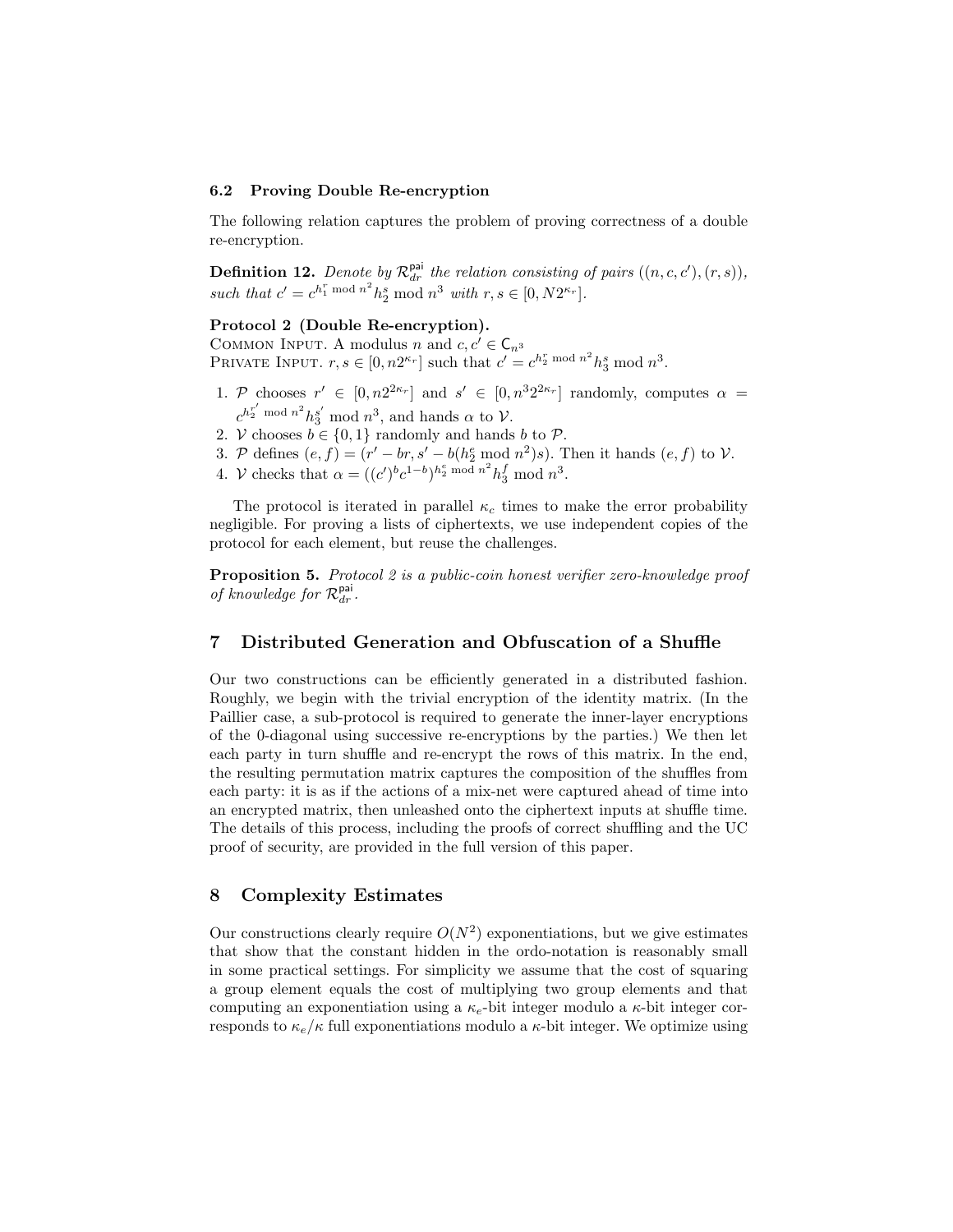fixed-base exponentiation and simultaneous exponentiation (see [19]). We assume that evaluating the bilinear map corresponds to computing 6 exponentiations in the group  $\mathbb{G}_1$  and we assume that such one such exponentiation corresponds to 8 modular exponentiations. This seems reasonable, although we are not aware of any experimental evidence. In the Paillier case we assume that multiplication modulo  $n^s$  is  $s^2$  times as costly as multiplication modulo n. We assume that the proof of a shuffle requires 8N exponentiations (this is conservative).

Most exponentiations when sampling and obfuscating a shuffle are fixedbase exponentiations. The only exception is a single exponentiation each time an element is doubly re-encrypted, but there are only  $N$  such elements. In the proof of correct obfuscation the bit-size  $\kappa_c$  of the elements in the random vector u used in Protocol 1 is much smaller than the security parameter, and simultaneous exponentiation is applicable. In the Paillier case, simultaneous exponentiation is applicable during evaluation, and precomputation lowers the on-line complexity. Unfortunately, this does not work in the BGN case due to the bilinear map. We refer the reader to the Scheme program in the full paper for details on our estimates. For practical parameters we get the estimates in Fig. 2.

| Construction               | Sample & Obfuscate Prove Precompute Evaluate |         |                                    |            |
|----------------------------|----------------------------------------------|---------|------------------------------------|------------|
| $\text{BGN with } N = 350$ | 14(0.5h)                                     | 3(0.1h) | ΝA                                 | 588(19.6h) |
| Paillier with $N = 2000$   | 556(18.5h)                                   |         | 290 (9.7h) 3800 (127h) 533 (17.8h) |            |

Fig. 2. The table gives the complexity of the operations in terms of  $10^4$  modular  $\kappa$ -bit exponentiations and in parenthesis the estimated running time in hours assuming that  $\kappa = 1024$ ,  $\kappa_c = \kappa_r = 50$ , and that one exponentiation takes 12 msec to compute (a 1024-bit exponentiation using GMP [16] takes 12 msec on our 3 GHz PC).

Given a single computer, the BGN construction is only practical when  $N \approx$ 350 and the maximal number of bits in any submitted ciphertext is small. On the other hand, the Paillier construction is practical for normal sized voting precincts in the USA:  $N \approx 2000$  full length messages can be accommodated, and, given one week of pre-computing, the obfuscated shuffle can be evaluated overnight. Furthermore, all constructions are easily parallelized.

# 9 Conclusion

It is surprising that a functionality as powerful as a shuffle can be public-key obfuscated in any useful way. It is even more surprising that this can be achieved using the Paillier cryptosystem which, in contrast to the BGN cryptosystem, was not specifically designed to have the kind of "homomorphic" properties we exploit. One intriguing question is whether other useful "homomorphic" properties have been overlooked in existing cryptosystems.

From a practical point of view we stress that, although the performance of our mix-net is much worse than that of known constructions, it exhibits a property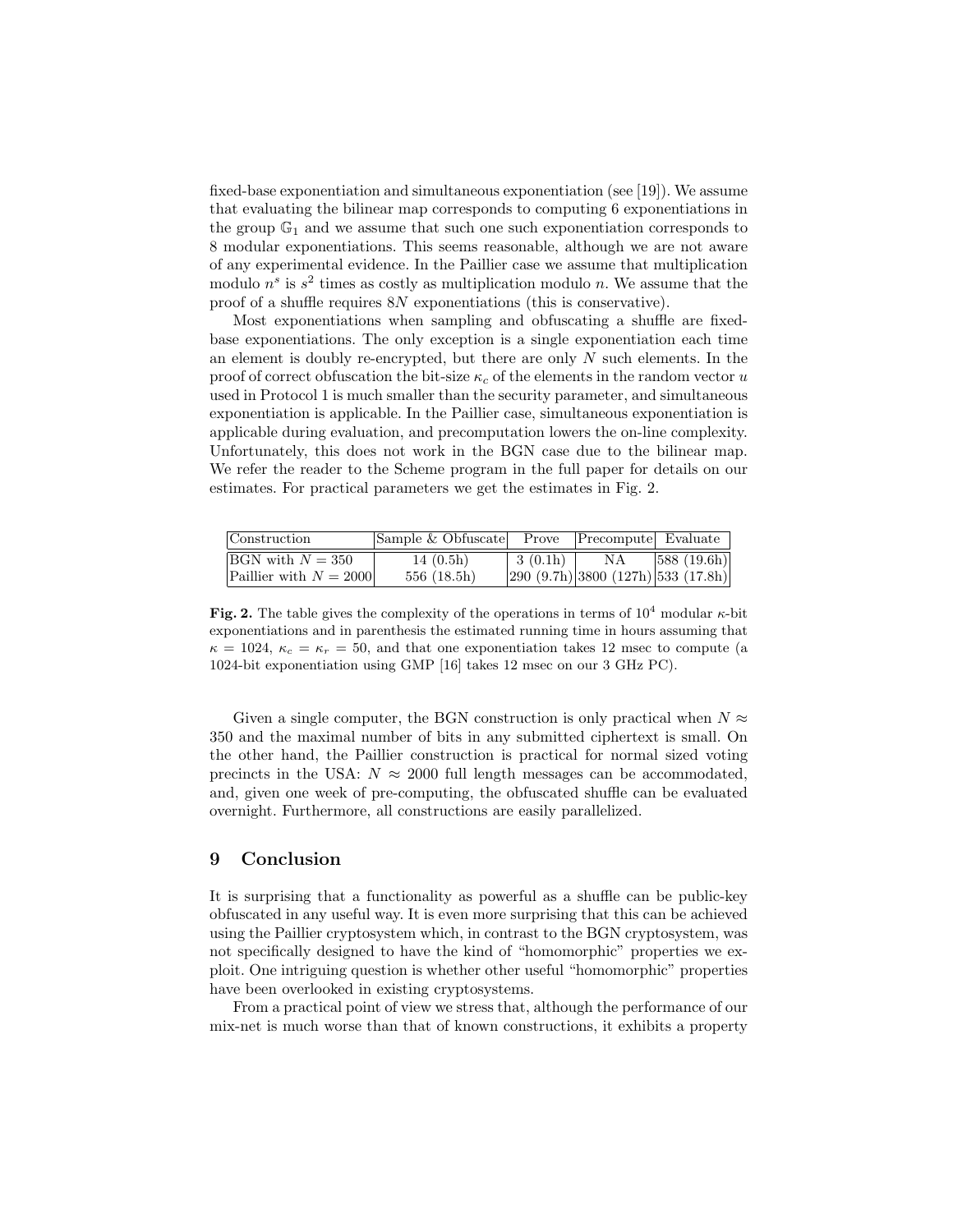which no previous construction has: a relatively small group of mix servers can prepare obfuscated shuffles for voting precincts. The precincts can compute the shuffling without any private key and produce ciphertexts ready for decryption.

# 10 Acknowledgments

We thank Ronald L. Rivest, Susan Hohenberger, Rafael Pass, Shafi Goldwasser, and Guy Rothblum for productive and insightful discussions.

# References

- 1. M. Abe and H. Imai. Flaws in some robust optimistic mix-nets. In Australasian Conference on Information Security and Privacy – ACISP 2003, volume 2727 of Lecture Notes in Computer Science, pages 39–50. Springer Verlag, 2003.
- 2. B. Barak, O. Goldreich, R. Impagliazzo, S. Rudich, A. Sahai, S. P. Vadhan, and K. Yang. On the (im)possibility of obfuscating programs. In Advances in Cryptology – Crypto 2001, volume 2139 of Lecture Notes in Computer Science, pages 1–18. Springer Verlag, 2001.
- 3. O. Baudron, P.-A. Fouque, D. Pointcheval, J. Stern, and G. Poupard. Practical multi-candidate election system. In 20th ACM Symposium on Principles of Distributed Computing – PODC, pages 274–283. ACM Press, 2001.
- 4. M. Bellare, J. A. Garay, and T. Rabin. Fast batch verification for modular exponentiation and digital signatures. In Advances in Cryptology – Eurocrypt '98, pages 236–250. Springer Verlag, 1998.
- 5. J. Benaloh and M. Yung. Distributing the power of a government to enhance the privacy of voters. In 5th ACM Symposium on Principles of Distributed Computing  $PODC$ , pages 52–62. ACM Press, 1986.
- 6. J. Cohen (Benaloh) and M. Fischer. A robust and verifiable cryptographically secure election scheme. In 28th IEEE Symposium on Foundations of Computer Science (FOCS), pages 372–382. IEEE Computer Society Press, 1985.
- 7. D. Boneh, E.-J. Goh, and K. Nissim. Evaluating 2-DNF formulas on ciphertexts. In 2nd Theory of Cryptography Conference (TCC), volume 3378 of Lecture Notes in Computer Science, pages 325–342. Springer Verlag, 2005.
- 8. R. Canetti. Towards realizing random oracles: Hash functions that hide all partial information. In Advances in Cryptology – Crypto 1997, volume 1294 of Lecture Notes in Computer Science, pages 455–469. Springer Verlag, 1997.
- 9. D. Chaum. Untraceable electronic mail, return addresses and digital pseudo-nyms. Communications of the ACM, 24(2):84–88, 1981.
- 10. R. Cramer, M. Franklin, L. A.M. Schoenmakers, and M. Yung. Multi-authority secret-ballot elections with linear work. Technical report, CWI (Centre for Mathematics and Computer Science), Amsterdam, The Netherlands, 1995.
- 11. R. Cramer, R. Gennaro, and B. Schoenmakers. A secure and optimally efficient multi-authority election scheme. In Advances in Cryptology – Eurocrypt '97, volume 1233 of Lecture Notes in Computer Science, pages 103–118. Springer Verlag, 1997.
- 12. I. Damgård and M. Jurik. A generalisation, a simplification and some applications of paillier's probabilistic public-key system. In Public Key Cryptography – PKC 2001, volume 1992 of Lecture Notes in Computer Science, pages 119–136. Springer Verlag, 2001.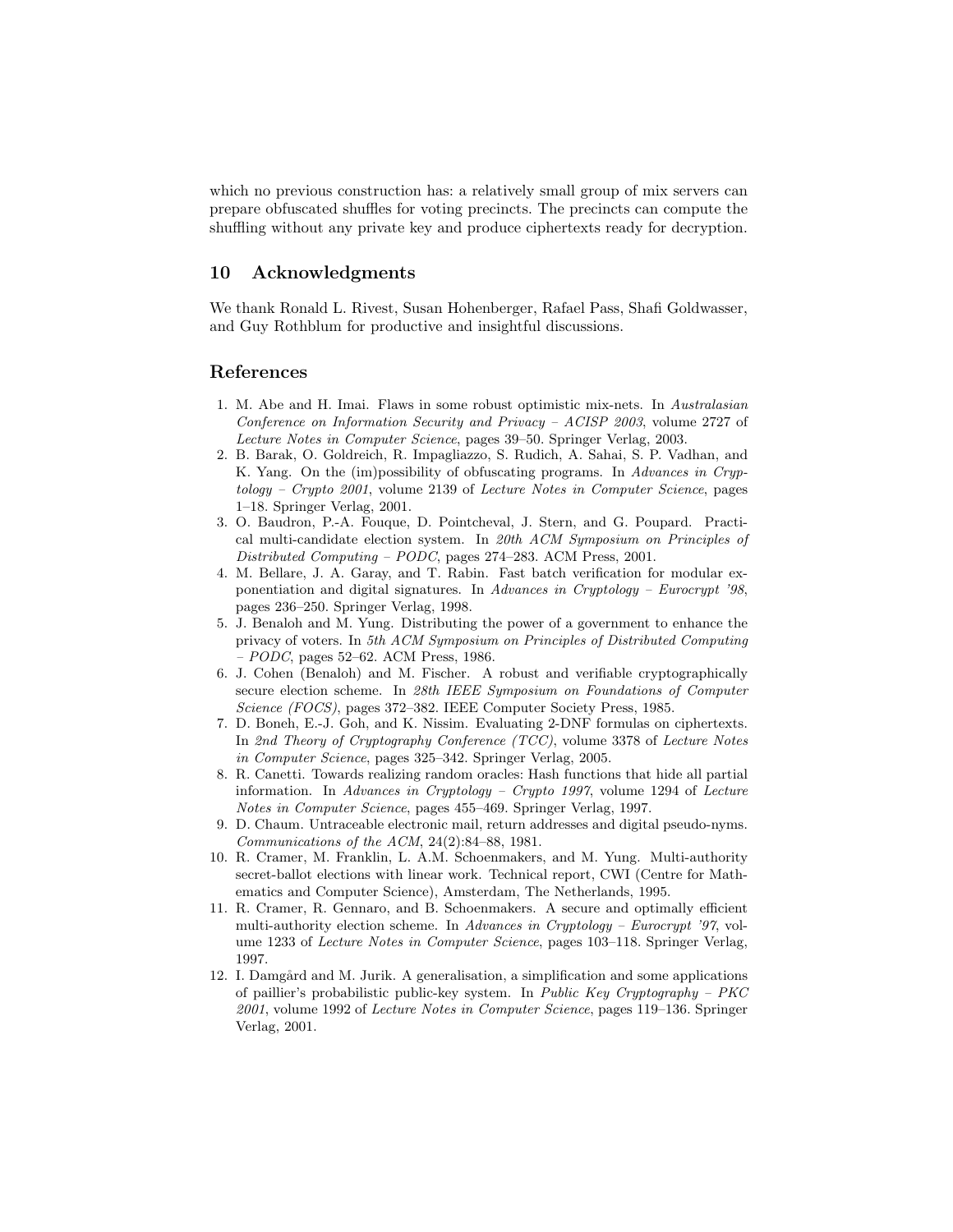- 13. P.-A. Fouque, G. Poupard, and J. Stern. Sharing decryption in the context of voting or lotteries. In Financial Cryptography 2000, volume 2339 of Lecture Notes in Computer Science, pages 90–104, London, UK, 2001. Springer-Verlag.
- 14. J. Furukawa and K. Sako. An efficient scheme for proving a shuffle. In Advances in Cryptology – Crypto 2001, volume 2139 of Lecture Notes in Computer Science, pages 368–387. Springer Verlag, 2001.
- 15. S. Goldwasser and Y. Tauman Kalai. On the impossibility of obfuscation with auxiliary input. In 46th IEEE Symposium on Foundations of Computer Science (FOCS), pages 553–562. IEEE Computer Society Press, 2005.
- 16. T. Granlund. Gnu multiple precision arithmetic library (GMP). Software available at http://swox.com/gmp, March 2005.
- 17. J. Groth. A verifiable secret shuffle of homomorphic encryptions. In Public Key Cryptography – PKC 2003, volume 2567 of Lecture Notes in Computer Science, pages 145–160. Springer Verlag, 2003.
- 18. Helger Lipmaa. An oblivious transfer protocol with log-squared communication. In Information Security – ISC 2005, volume 3650 of Lecture Notes in Computer Science, pages 314–328. Springer Verlag, 2005.
- 19. A. Menezes, P. Oorschot, and S. Vanstone. Handbook of Applied Cryptography. CRC Press, 1997.
- 20. A. Neff. A verifiable secret shuffle and its application to e-voting. In 8th ACM Conference on Computer and Communications Security (CCS), pages 116–125. ACM Press, 2001.
- 21. R. Ostrovsky and W. E. Skeith III. Private searching on streaming data. Cryptology ePrint Archive, Report 2005/242, 2005. http://eprint.iacr.org/.
- 22. P. Paillier. Public-key cryptosystems based on composite degree residuosity classes. In Advances in Cryptology – Eurocrypt '99, volume 1592 of Lecture Notes in Computer Science, pages 223–238. Springer Verlag, 1999.
- 23. C. Park, K. Itoh, and K. Kurosawa. Efficient anonymous channel and all/nothing election scheme. In Advances in Cryptology – Eurocrypt '93, volume 765 of Lecture Notes in Computer Science, pages 248–259. Springer Verlag, 1994.
- 24. K. Sako and J. Kilian. Reciept-free mix-type voting scheme. In Advances in Cryptology – Eurocrypt '95, volume 921 of Lecture Notes in Computer Science, pages 393–403. Springer Verlag, 1995.
- 25. B. Schoenmakers. A simple publicly verifiable secret sharing scheme and its application to electronic. In Advances in Cryptology – Crypto '99, volume 3027 of Lecture Notes in Computer Science, pages 148–164. Springer Verlag, 1999.
- 26. H. Wee. On obfuscating point functions. In 37th ACM Symposium on the Theory of Computing (STOC), pages 523–532. ACM Press, 2005.
- 27. D. Wikström. A universally composable mix-net. In 1st Theory of Cryptography Conference (TCC), volume 2951 of Lecture Notes in Computer Science, pages 315– 335. Springer Verlag, 2004.
- 28. D. Wikström. A sender verifiable mix-net and a new proof of a shuffle. In Advances in Cryptology – Asiacrypt 2005, volume 3788 of Lecture Notes in Computer Science, pages 273–292. Springer Verlag, 2005. (Full version [29]).
- 29. D. Wikström. A sender verifiable mix-net and a new proof of a shuffle. Cryptology ePrint Archive, Report 2004/137, 2005. http://eprint.iacr.org/.
- 30. D. Wikström and J. Groth. An adaptively secure mix-net without erasures. In  $33rd$ International Colloquium on Automata, Languages and Programming (ICALP), volume 4052 of Lecture Notes in Computer Science, pages 276–287. Springer Verlag, 2006.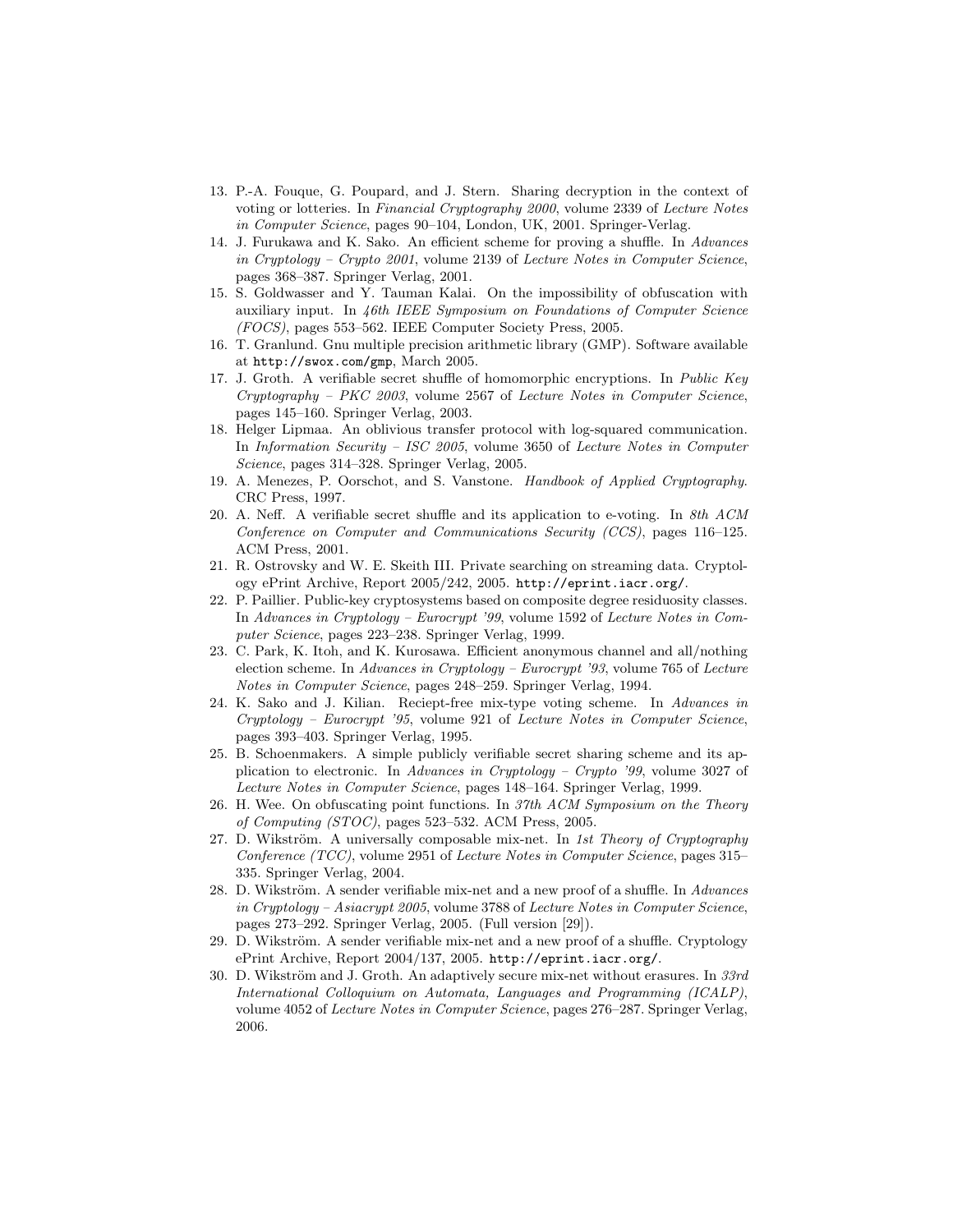### A Proofs

Proof (Proposition 1 and Proposition 2). We only detail the first proof, since the second follows by a trivial modification. Denote by  $A$  an arbitrary adversary in the polynomial indistinguishability experiment run with the obfuscator  $\mathcal{O}$ . Denote by  $A'$  an adversary to the polynomial indistinguishability experiment  $Exp_{CS',A'}^{\text{ind}-b}(\kappa)$  with the cryptosystem  $CS'$  defined as follows. It accepts a public key pk as input and forwards it to A. When A returns  $(DS_{\pi_0}, DS_{\pi_1}),$  A' outputs the two messages 0 and 1. Then it is given an encryption  $c^{(b)} = \mathcal{E}'_{pk}(b)$ . Denote by  $\Lambda^{\pi_0}$  and  $\Lambda^{\pi_1}$  the two permutation matrices corresponding to  $DS_{\pi_0}$ and  $DS_{\pi_1}$  respectively. The adversary  $\mathcal{A}'$  defines a matrix  $C^{\pi_b} = (c_{ij}^{\pi})$ , by setting  $c_{ij}^{\pi} = \mathcal{E}_{pk}'(\lambda_{ij}^{\pi_0})$  if  $\lambda_{ij}^{\pi_0} = \lambda_{ij}^{\pi_1}$  and  $c_{ij}^{\pi}$  to a reencryption of  $c^{(b)}$  if  $\lambda_{ij}^{\pi_0} = 0$ , or to a reencryption of  $c^{(1-b)}$  if  $\lambda_{ij}^{\pi_0} = 1$ . Note that  $c^{(1-b)}$  can be computed homomorphically from  $c^{(b)}$ . Then A' continues the simulation using  $C^{\pi_b}$  to compute the obfuscated circuit, and when A outputs a bit it gives it as its output. By construction  $Pr[\mathsf{Exp}_{\mathcal{CS}',\mathcal{A}}^{\mathsf{ind}-b}(\kappa) = 1] = Pr[\mathsf{Exp}_{\mathcal{DS}_N,\mathcal{CS}',\mathcal{O},\mathcal{A}}^{\mathsf{oid}-b}(\kappa) = 1].$ 

*Proof (Proposition 3)*. Let  $A$  be any adversary in the polynomial indistinguishability experiment run with the obfuscator  $\mathcal{O}^{pai}$ . Denote by  $\mathcal{A}_{ind}$  the polynomial indistinguishability adversary that takes a public key  $pk$  as input and then simulates this protocol to A. When A outputs two challenge circuits  $(RS_0^{\text{pai}}, RS_1^{\text{pai}})$ with corresponding matrices  $(M_0, M_1)$ , i.e., the matrices are permutation matrices with the ones replaced by re-encryption factors,  $\mathcal{A}_{ind}$  outputs  $(M_0, M_1)$ . When the experiment returns  $\mathcal{E}_{pk}^{\text{pai}}(M_b)$  it forms the obfuscated circuit and hands it to A. Then  $A_{ind}$  outputs the output of A. It follows that the advantage of  $A_{ind}$ in the polynomial indistinguishability experiment with the Paillier cryptosystem and using polynomial length list of ciphertexts is identical to the advantage of A in the polynomial indistinguishability experiment with  $\mathcal{O}^{pai}$ . It now follows from a standard hybrid argument that the polynomial indistinguishability of the Paillier cryptosystem is broken if  $\mathcal{O}^{pai}$  is not polynomially indistinguishable.

*Proof (Proposition 4).* Completeness and the fact that the protocol is public-coin follow by inspection. We now concentrate on the more interesting properties.

Zero-Knowledge. The honest-verifier zero-knowledge simulator simply picks  $u$ randomly as in the protocol and then invokes the honest-verifier zero-knowledge simulator of the subprotocol  $\pi_{rp}$ . It follows that the simulated view is indistinguishable from the real view of the verifier.

Negligible Error Probability. Consider the following intuitively appealing lemma.

**Lemma 1.** Let  $\eta$  be a product of  $\kappa/2$ -bit primes and let N be polynomially bounded in κ. Let  $\Lambda = (\lambda_{ij})$  be an  $N \times N$ -matrix over  $\mathbb{Z}_n$  and let  $u \in [0, 2^{\kappa_c} - 1]^N$ be randomly chosen. Then if  $\Lambda$  is not a permutation matrix  $Pr_u[\exists \pi \in \Sigma_N :$  $u\Lambda^{\pi} = u\Lambda$  is negligible.

Proof. Follows by elementary linear algebra (see [29]).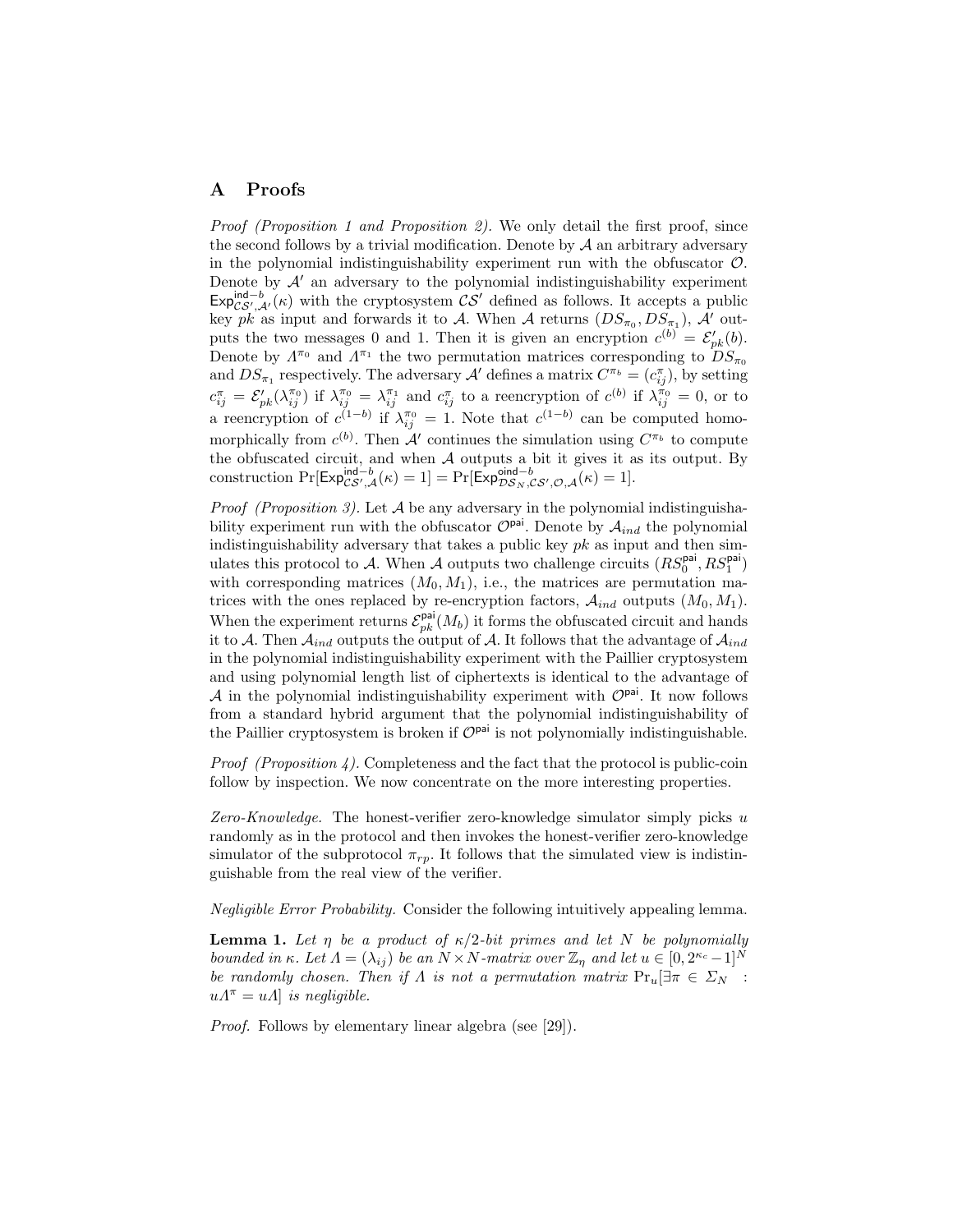By assumption  $C = \mathcal{E}_{pk}(\Lambda^{\pi})$  for some  $\pi \in \Sigma_N$ . Write  $\Lambda = \mathcal{D}_{pk}(C')$ . Then the lemma and the soundness of the proof of a shuffle  $\pi_{rp}$  implies the soundness of the protocol.

Knowledge Extraction. For knowledge extraction we may now assume that  $C'$ can be formed from  $C$  by permuting and re-encrypting its columns. Before we start we state a useful lemma.

**Lemma 2.** Let  $\eta$  be a product of  $\kappa/2$ -bit primes, let N be polynomially bounded in  $\kappa$ , and let  $u_1, \ldots, u_{l-1} \in \mathbb{Z}^N$  such that  $u_{jj} = 1 \bmod \eta$  and  $u_{ji} = 0 \bmod \eta$  for  $1 \leq i, j \leq l-1 < N$  and  $i \neq j$ . Let  $u_l \in [0, 2^{\kappa_c}-1]^N$  be randomly chosen, where  $2^{-\kappa_c}$  is negligible. Then the probability that there exists  $a_1, \ldots, a_l \in \mathbb{Z}$  such that if we define  $u'_l = \sum_{j=1}^l a_j u_j \bmod \eta$ , then  $u'_{l,l} = 1 \bmod \eta$ , and  $u'_{l,i} = 0 \bmod \eta$  for  $i < l$  is overwhelming in  $\kappa$ .

*Proof.* Note that  $b = u_{l,l} - \sum_{j=1}^{l-1} u_{l,j} u_{j,l}$  is invertible with overwhelming probability, and when it is we view its inverse  $b^{-1}$  as an integer and define  $a_j =$  $-b^{-1}u_{l,j}$  for  $j < l$  and  $a_l = b^{-1}$ . For  $i < l$  this gives  $u_{l,i} = \sum_{j=1}^{l} a_j u_{j,i}$  $b^{-1}(1 - a_i u_{ii}) = 0 \text{ mod } \eta \text{ and for } i = l \text{ this gives } u_{l,l} = \sum_{j=1}^l a_j u_{j,l} = b^{-1}(u_{l,l} \sum_{j=1}^{l-1} u_{l,j} u_{j,l}$ ) = 1 mod  $\eta$ .

It remains to exhibit a knowledge extractor. By assumption there exists a polynomial  $t(\kappa)$  and negligible knowledge error  $\epsilon(\kappa)$  such that the extractor of the subprotocol  $\pi_{rp}$  executes in time  $T_{\gamma}(\kappa) = t(\kappa)/(\gamma' - \epsilon(\kappa))$  for every common input  $(d, d')$ , induced by a random vector u, to the subprotocol such that the success probability of the subprotocol is  $\gamma'$ . We invoke the extractor, but we must stop it if  $\gamma'$  turns out to be too low and find a new random u that induces a common input to the subprotocol with a larger value of  $\gamma'$ . We assume that the same negligible function  $\epsilon(\kappa)$  bounds the failure probability in Lemma 2.

Consider a fixed common input  $(pk, C, C')$  and prover P. Denote by  $\gamma$  the probability that P convinces V. We assume that  $\epsilon(\kappa) < \gamma/4$ , i.e., the knowledge error will increase somewhat compared to the knowledge error of  $\pi_{rp}$ .

We denote by B the distribution over  $\{0,1\}$  given by  $p_B(1) = \gamma/(8t(\kappa)).$ Note that this distribution can be sampled for any common input even without knowledge of  $\gamma$ , since we can simply perform a simulation of the protocol, pick an element from the space  $\{1, \ldots, 8t(\kappa)\}\$  randomly, and define the sample to be one if the prover succeeds and the picked element equal one. We are going to use the random variable to implicitly be able to say if an induced common input to the subprotocol gives a too low success probability  $\gamma'$ . We now make this idea precise. The extractor proceeds as follows, where in the BGN case  $\eta$  denotes the modulus  $n$  and in the Paillier case  $\eta$  denotes the order of the plaintext space of the outer layer Paillier, i.e.,  $n^2$  where n is the modulus.

- 1. For  $l = 1, ..., N$  do:
	- (a) Start the simulation of an execution between  $V$  and  $\mathcal P$  and denote by  $u_l$  the random vector chosen by the simulator. Denote by  $(pk, d_l, d'_l)$  the common input to the subprotocol  $\pi_{rp}$  induced by  $u_l$ .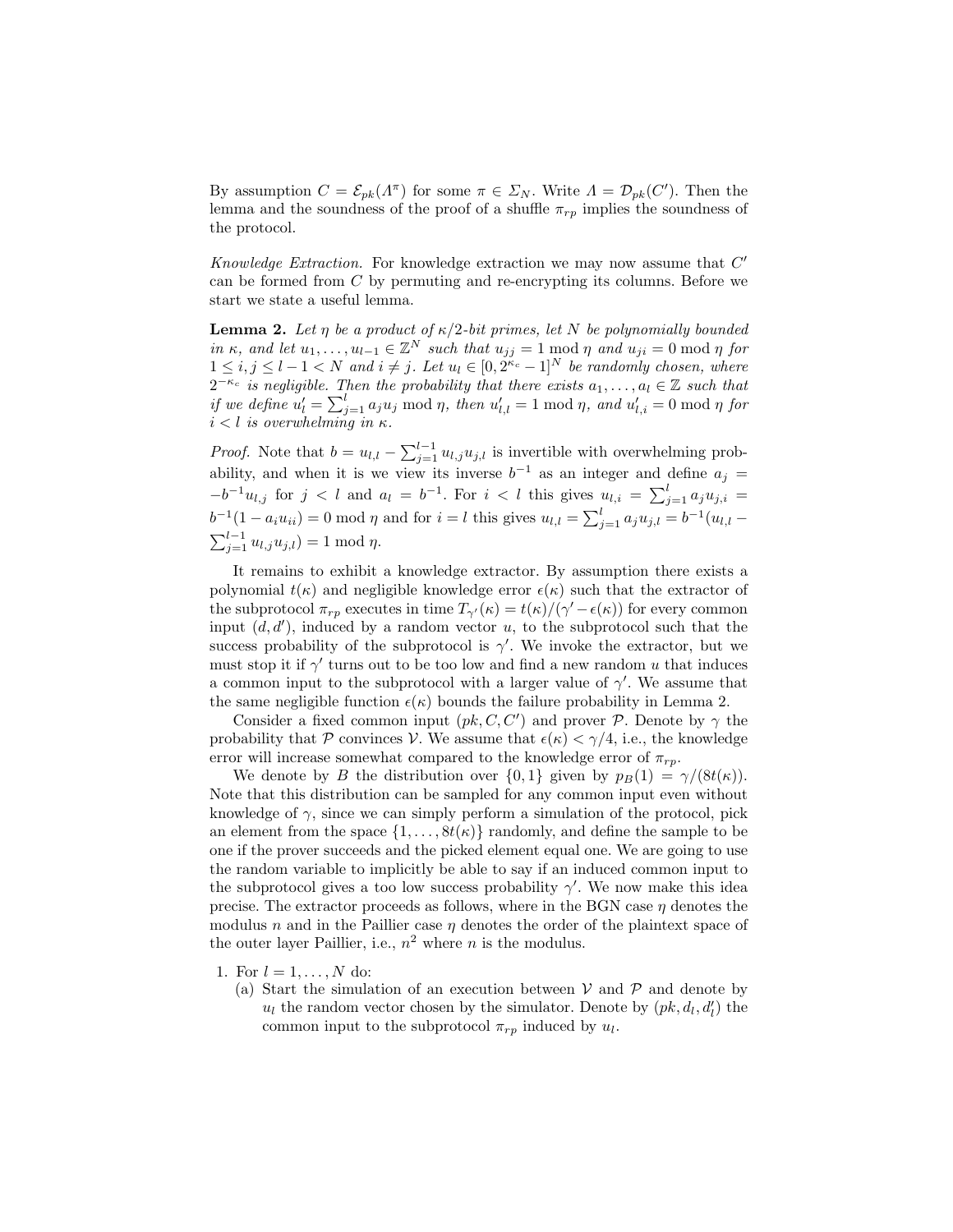- (b) If  $u_{l,j} = u_{l,j'}$  for some  $j \neq j'$  or if there does not exists  $a_{k,l} \in \mathbb{Z}$  such that  $\sum_{l'=1}^{l} a_{k,l'} u_{l',j}$  equals one modulo  $\eta$  if  $j = l$  and it equals zero modulo  $\eta$ for  $j < l$ , then go to Step 1a.
- (c) Invoke the knowledge extractor of the protocol  $\pi_{rp}$  on the common input  $(pk, d_l, d'_l)$ . However, in between each step executed by the extractor, the distribution  $B$  is sampled. If a sample equals one before the extractor halts, then go to Step 1a. Otherwise, denote by  $\pi_l$  and  $s_l$  the permutation and extracted randomness such that  $((pk, d_l, d_l'), (\pi_l, s_l)) \in \mathcal{R}_{rp}$ .
- 2. Compute  $a_{k,l} \in \mathbb{Z}$  such that  $\sum_{l=1}^{N} a_{k,l} u_{l,j}$  equals one or zero modulo  $\eta$  depending on if  $k = j$  or not. Define  $(b_{kj}) = (a_{kl})(u_{lj}) - I$ , where I is the identity  $N \times N$ -matrix and the matrix operations are taken over the integers.

In BGN Case. Compute  $r = (r_{k,i}) = (a_{k,l})(s_{l,i})$ , and output  $(\pi, r)$ .

IN PAILLIER CASE. Compute  $r = (r_{k,j}) = (\prod_{i=1}^N (c_{i,\pi(j)}/c'_{ij})^{b_{ki}/\eta} \prod_{l=1}^N s_{l,j}^{a_{k,l}})$ , where the division  $b_{ki}/\eta$  is taken over the integers, and output  $(\pi, r)$ .

We do the easy part of the analysis first. Consider the correctness of the output given that the extractor halts. Since  $u_{i,j} = u_{i,j'}$  for all  $j \neq j'$  and both  $\mathcal{D}_{pk}(C)$  and  $\mathcal{D}_{pk}(C')$  are permutation matrices by assumption, we conclude that  $\pi_1 = \ldots = \pi_N = \pi$  for some permutation  $\pi \in \Sigma_N$ . We have

$$
\prod_{i=1}^{N} (c'_{ij})^{u_{li}} = d'_{lj} = d_{l,\pi(j)} \mathcal{E}_{pk}(0, s_{l,j}) = \mathcal{E}_{pk}(0, s_{l,j}) \prod_{i=1}^{N} c^{u_{li}}_{i,\pi(j)} .
$$
 (1)

.

Apply the  $a_{k,l}$  as exponents on the left of Equation (1) and take the product over all  $l$ . This gives

$$
\prod_{l=1}^N \left( \prod_{i=1}^N (c'_{ij})^{u_{li}} \right)^{a_{k,l}} = \prod_{i=1}^N \left( \prod_{l=1}^N (c'_{ij})^{a_{k,l} u_{li}} \right) = c'_{kj} \prod_{i=1}^N (c'_{ij})^{b_{ki}}
$$

Then apply the exponents  $a_{k,l}$  on the right side of Equation (1) and take the product over all l. This gives

$$
\prod_{l=1}^N \left( \mathcal{E}_{pk}(0, s_{l,j}) \prod_{i=1}^N c_{i, \pi(j)}^{u_{li}} \right)^{a_{k,l}} = \left( \prod_{l=1}^N \mathcal{E}_{pk}(0, s_{l,j})^{a_{kl}} \right) \left( \prod_{i=1}^N c_{i, \pi(j)}^{b_{ki}} \right) c_{k, \pi(j)}.
$$

To summarize:  $c'_{kj} = \left(\prod_{i=1}^N (c_{i,\pi(j)}/c'_{ij})^{b_{ki}}\right) \left(\prod_{l=1}^N \mathcal{E}_{pk}(0, s_{l,j})^{a_{kl}}\right) c_{k,\pi(j)}.$  The argument is concluded differently depending on the cryptosystem used.

IN BGN CASE. Note that  $b_{ki} = 0 \mod \eta$  for all k and i, and the order of any ciphertext divides  $\eta$ . Thus, the first product equals one in the ciphertext group. Furthermore, the randomizer space is  $\mathbb{Z}_n$  so we have

$$
c'_{kj} = \mathcal{E}_{pk} \left( 0, \sum_{l=1}^{N} a_{kl} s_{l,j} \right) c_{k,\pi(j)}.
$$